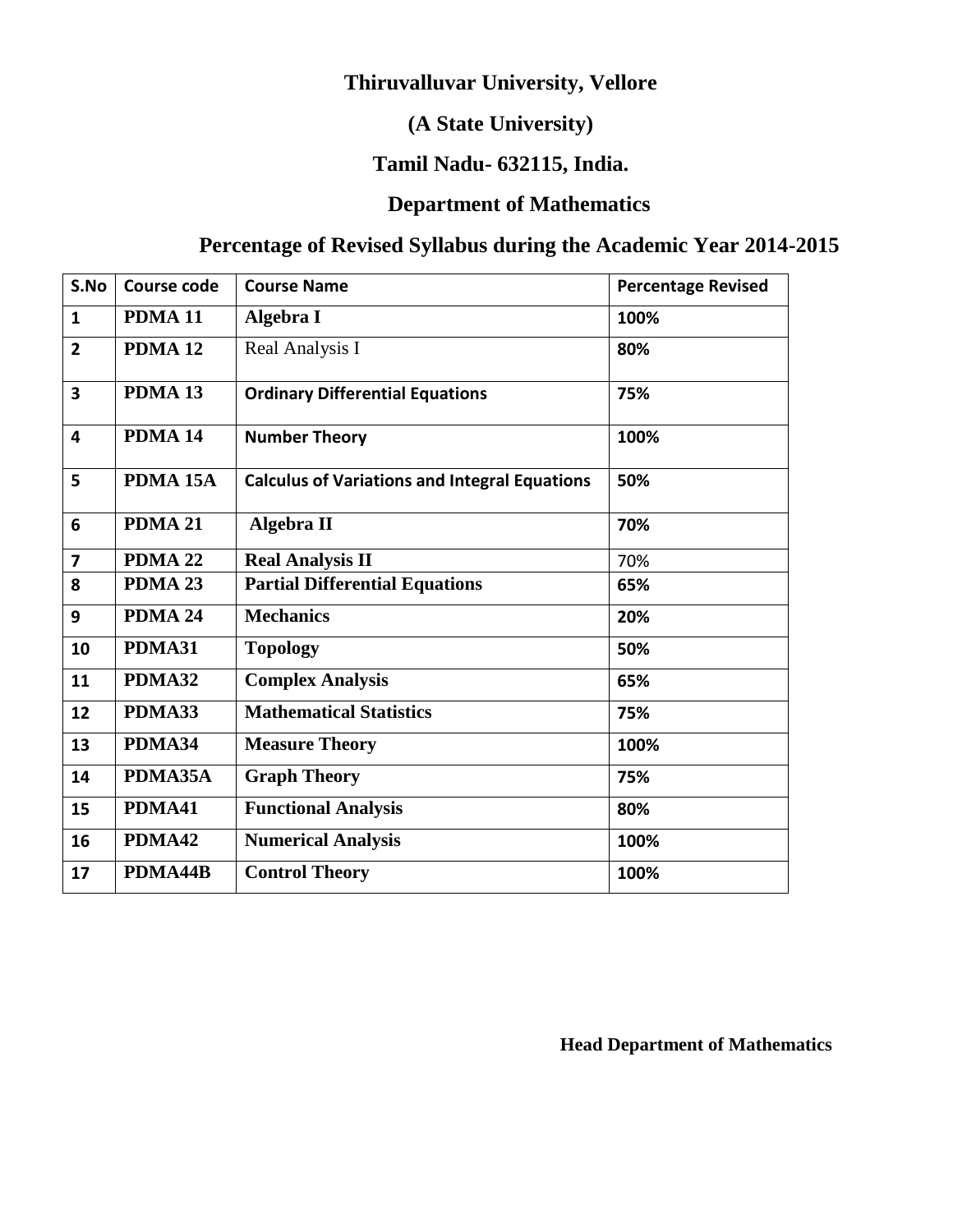#### **THIRUVALLUVAR UNIVERSITY, VELLORE – 115 UNIVERSITY DEPARTMENT (CBCS) from 2014 – 2015 Batch ) M.SC MATHEMATICS**

#### **PDMA 11 : ALGEBRA-I**

**Objectives:** To enable the students to acquire the basic knowledge in group theory and ring theory.

| <b>Course Outcome:</b> At the end of the Course, the Students will able to |                                                                                       |  |
|----------------------------------------------------------------------------|---------------------------------------------------------------------------------------|--|
| CO <sub>1</sub>                                                            | Identify whether the given abstract structure is group or not.                        |  |
| CO <sub>2</sub>                                                            | Apply the concepts of homomorphism and isomorphism for comparing the algebraic        |  |
|                                                                            | features of mathematical systems in groups and rings.                                 |  |
|                                                                            | Define an automorphism of a group, Direct, semi direct Products and abelian           |  |
| CO <sub>3</sub>                                                            | groupssymmetric group, ring and some special classes of rings like commutative ring,  |  |
|                                                                            | fields.                                                                               |  |
| CO <sub>4</sub>                                                            | Analyze Principal ideal domains, Polynomial rings – Definitions and basic properties. |  |
| CO <sub>5</sub>                                                            | Discussed about Euclidean domains, principal ideal domains and unique factorization   |  |

*Employability: Laying strong foundation on the mathematical concepts train the students to choose the career in Mathematics Research and Education.*

#### **UNIT-I: Introduction to Groups**

Dihedral groups – Homomorphisms and Isomorphisms - Group actions – Subgroups -Definition and Examples – Centralizers and Normalizer, Stabilizers and Kernels - Cyclic groupsand Cyclic subgroups of a group – Subgroups generated by subsets of a group.

Chapter 1: 1.2, 1.6 & 1.7 and Chapter 2: 2.1 - 2.4.

#### **UNIT-II: Quotient Groups and Homomorphisms**

Definitions and Examples – More on cosets and Lagrange's Theorem – The isomorphismtheorems - Composition series and the Holder program – Transpositions and the Alternatinggroup.

Chapter 3: (Full).

## **UNIT-III: Group Actions**

Group actions and permutation representations – Groups acting on themselves by leftmultiplication - Cayley's theorem – Groups acting on themselves by conjugation – The classequation – Automorphisms – The Sylow theorems – The simplicity of An – Direct and semidirect Products and abelian groups - Direct Products – The fundamental theorem of finitelygenerated abelian groups.

Chapter 4 & Chapter 5: 5.1 - 5.2

**UNIT-IV**: **Introduction to Rings**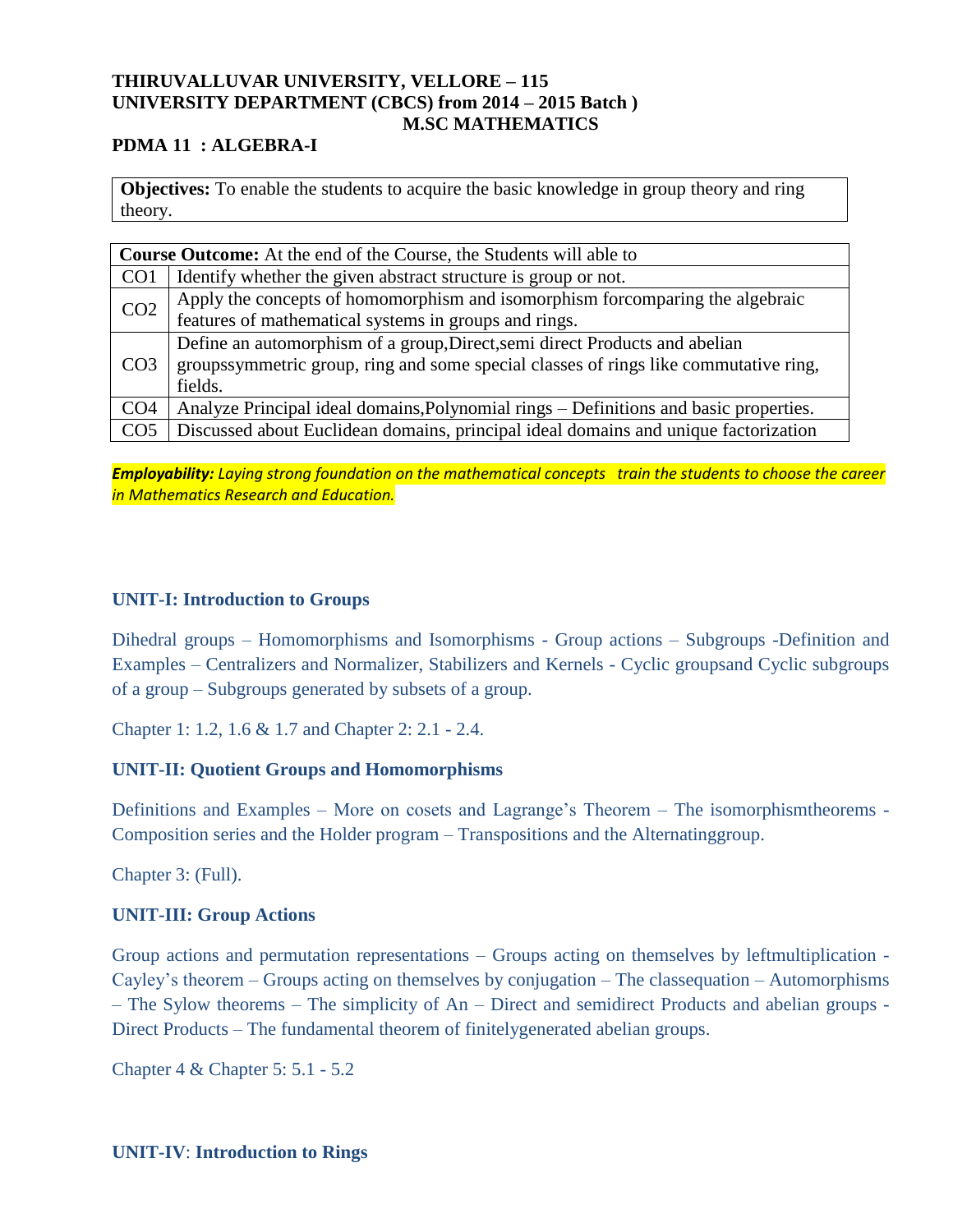Basic definitions and examples – Examples - Polynomial rings - Matrix rings and group rings - Ring Homomorphisms and quotient rings – Properties of Ideals - Rings of fractions – The Chinese remainder theorem.

Chapter 7: (Full)

## **UNIT-V**:**Euclidean domains, principal ideal domains and unique factorization**

#### **Domains**

Principal ideal domains – Unique factorization domains – Polynomial rings – Definitionsand basic properties – Polynomial rings over fields - Polynomial rings that are uniquefactorization domains – Irreducibility criteria – Polynomial ring over fields.

Chapter 8 & Chapter 9: (Full)

#### **Recommended Text**

**1.** David S. Dummit and Richard M. Foote, Abstract Algebra (Second Edition), Wiley, 2003.

#### **Reference Books**

- **1.** Serge Lang, Algebra, Springer, 2002.
- **2.** I.N. Herstein. Topics in Algebra (II Edition) Wiley Eastern Limited, New Delhi, 1975.
- **3.** M. Artin, Algebra*,* Prentice Hall of India, 1991.
- **4.** N. Jacobson, Basic Algebra*,* Vol. I & II, published by Hindustan Publishing Company, New Delhi, 1980.
- **5.** W.H. Freeman, published by Hindustan Publishing Company, New Delhi, 1980.
- **6.** I.S. Luther and I.B.S. Passi, Algebra, Vol. I Groups (1996); Vol. II *Rings,* Narosa Publishing House, New Delhi, 1999.
- **7.** Joseph A. Gallian, Contemporary Abstract Algebra, Brooks/Cole Pub Co.,2012.

## **PDMA 12 : REAL ANALYSIS – I**

**Objectives:** Develop the ability to reflect on problems that are quite significant in the field of real analysis. Develop the ability to reflect on problems that are quite significant in the field of real analysis. Ability to consider problems that could be solved by implementing concepts from different areas in mathematics. Ability to identify, formulate, and solve problems. Understanding of professional and ethical responsibilitiesS2-Communicate ideas effectively in graphical, oral, and written media

CO1: students will be able to apply limiting properties to describe and prove continuity and differentiability conditions for real and complex functions.

CO2: Have a good understanding of **derivative** securities. Acquire knowledge of how forward contracts, futures contracts, swaps and options work, how they are used and how they are priced. Develop a reasoned argument in handling problemsabout functions, especially those that are of bounded variation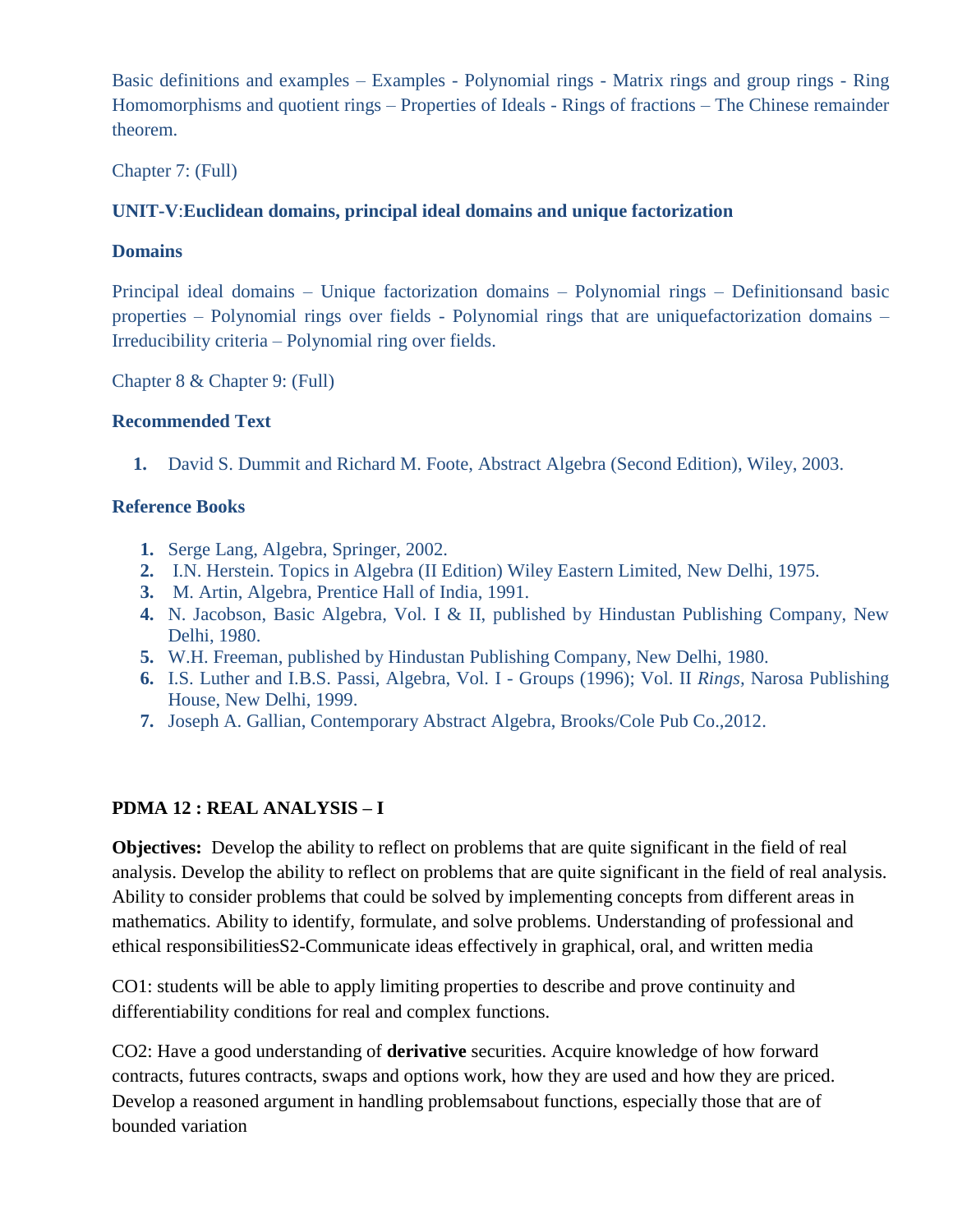CO3:Be able to describe and explain the fundamental features of a range of key financial **derivative** instruments.

CO4: Learn the theory of Riemann-Stieltjes integrals, to be aquainted with the ideas of the total variation and to be able to deal with functions of bounded variation.

CO5:Knowledge of the implementation of theories in problem solving of Riemann-Stieltjes integrals . create ability to understand the different math concepts and be able to implement them in our everyday problems.

*Skilldevelopment: Laying strong foundation on the mathematical concepts train the students to choose the career in Mathematics Research and Education.*

**Unit 1:** The algebraic order properties of R- Absolute value and the real line- the completeness property of R- Applications of the supremum of R- intervals.

## **(18 Hours)**

Chapter 2 of R.G Bartle and D.R. Sherbert, Introducation to Real Analysis, 4th Edition, John-Wiley & Sons, Inc, 2011

**Unit II:** Basic topology, Metric Spaces-Finite and infinite Sets- Countable sets-Cantor's

theorem\*Mertic spaces-open ans closed sets of metric spaces-Compact sets-Perfect setsconnected sets.

## **(18 Hours)**

**Chapter 2** of Wakter Rudin, Principals Mathematical Analysis (Third Edition), Mc Graw Hill, Inc, 1964.

**Unit III:** Continuity: Limits of function Limit Theorems- Continuous functions- Continuity and compactness - Continuity and connectedness –Discontinuities – Monotonic functionsinfinite limits ad limits at infinity.

**Chapter 4** of Walter Rudin, Principal of Mathematics Analysis (Third Edition), Mc Grew Hills, Inc, 1964.

**Unit IV:** Differentiation: The Derivative of a real function – Mean value Theoreme – The Cotinuity of derivatives  $-L'$  Hospital's rule – Derivative of Higher Order-Taylor's theoremDifferentiation of Vector valued functions.

**Chapter 5** of Walter Rudin, Principal of Mathematical Analysis (Third Edition), Mc Grew Hills, Inc, 1964.

**Unit V**: The Riemann – Stielitjes integral: Definition and existence of the integral – Properties of Integral- Integration and Differentiation – Integration of vector functionsRectifiable Curves.

**Chapter 6** of Walter Rudin, Principal of Mathematical Analysis (Third Edition), Mc Grew Hills, Inc, 1964.

## **References :**

**1.** Tom M. Apostal, "**Mathematical Analysis**", Addison - Wesley Publishing Company, 1974.

2. Anthony W. Knapp, "**Basic Real Analysis"**, Birkhauser, 2005.

**3.** Wilder, R. L., "**The Foundations of Mathematics"**, second Edition, John Wiley & Sons, New York, 1965.

**4.** Kenneth A. Ross, "**Elementary Analysis: Theory of Calculus"**, Second edition Springer, 2013.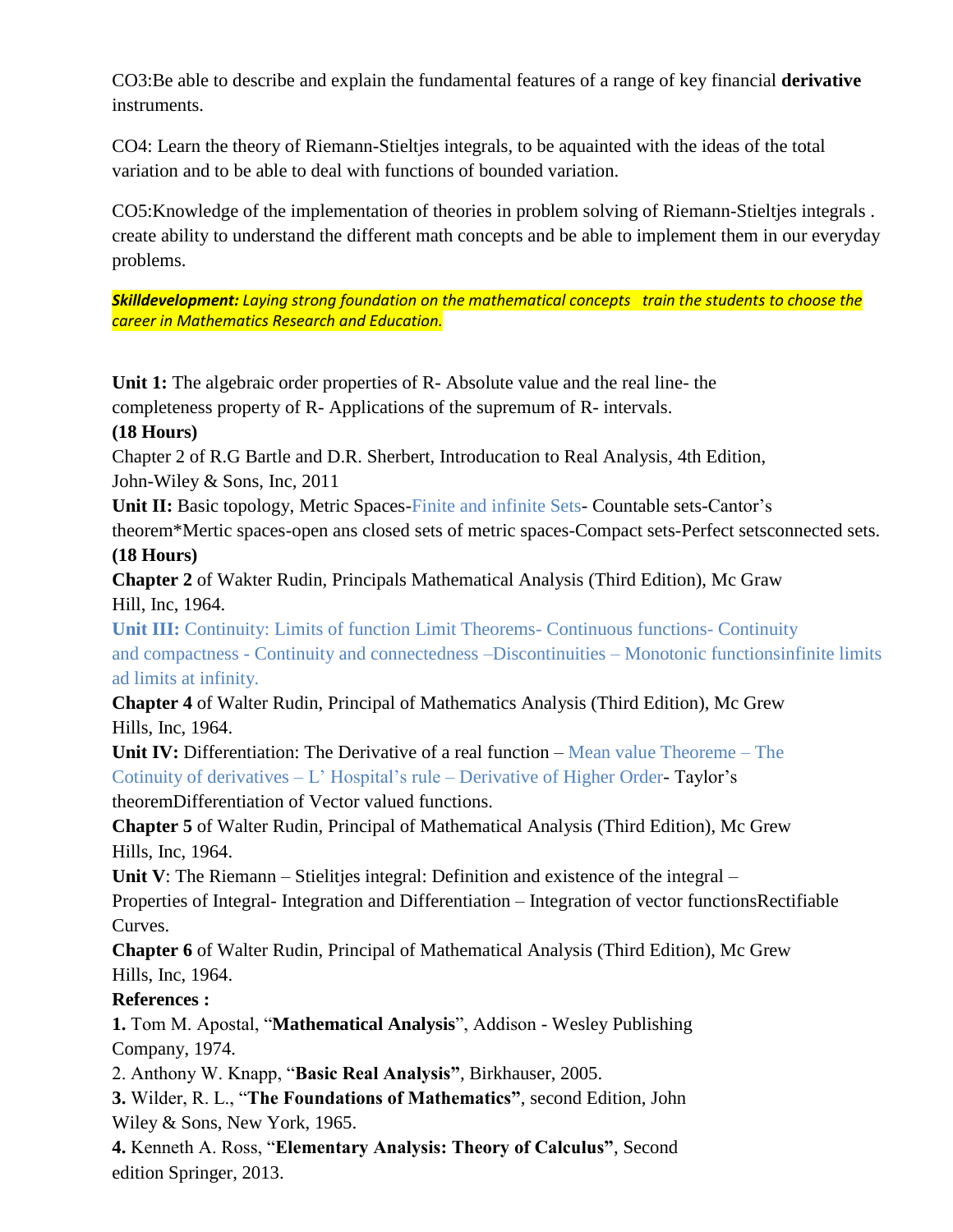## **PDMA 13 :Ordinary Differential Equations**

#### **Objectives:**

- The main purpose of the course is to introduce students to the theory and methods of ordinary differential equations.
- Students should be able to implement the methods taught in the course to work associated problems, including proving results of suitable accessibility.

|                 | <b>Course Outcome:</b> On successful completion of the course, the students will be able to |  |  |
|-----------------|---------------------------------------------------------------------------------------------|--|--|
|                 | Enhancing students to explore some of the basic theory of linear ODEs, gain ability to      |  |  |
| CO <sub>1</sub> | recognize certain basic types of higher-order linear ODEs for which exact solutions may     |  |  |
|                 | be obtained, and to apply the corresponding methods of solution.                            |  |  |
|                 | Able to solve non-homogeneous linear equations with constant coefficients using the         |  |  |
| CO <sub>2</sub> | methods of undetermined coefficients and variation of parameters and application            |  |  |
|                 | problems modelled by linear differential equations                                          |  |  |
|                 | Recognize ODEs and system of ODEs concepts that are encountered in the real world,          |  |  |
| CO <sub>3</sub> | understand and be able to communicate the underlying mathematics involved in order to       |  |  |
|                 | solve the problems using multiple approaches.                                               |  |  |
|                 | Students are introduced to modern concepts and methodologies in ordinary differential       |  |  |
| CO <sub>4</sub> | equations, with particular emphasis on the methods that can be used to solve very large-    |  |  |
|                 | scale problems.                                                                             |  |  |
| CO <sub>5</sub> | Introduction of Elementary Critical Points - System of Equations with constant              |  |  |
|                 | coefficients and - Linear Equation with Constant Coefficients.                              |  |  |

*Employability:Recognize ODEs and system of ODEs concepts that are encountered in the eal world, understand and be able to communicate the underlying mathematics involved in order to solve the problems using multiple approaches.*

## **UNIT-I: Linear Differential Equations of Higher Order**

Introduction - Higher Order Equations - A Modeling Problem - Linear Independence - Equations with Constant Coefficients - Equations with Variable Coefficients – Wronskian - Variation of Parameters - Some Standard Methods - Method of Laplace Transforms. **Chapter 2:** 2.1 - 2.10

## **UNIT-II: Systems of Linear Differential Equations**

Introduction - Systems of First Order Equations - Model for arms Competition between two Nations - Existence and Uniqueness Theorem - Fundamental Matrix - Non-homogeneous Linear Systems - Linear Systems with Constant Coefficients - Linear Systems with Periodic Coefficients.

Chapter 4: 4.1 - 4.8

## **UNIT-III: Existence and Uniqueness of Solutions**

Introduction – Preliminaries - Successive Approximations - Picard's Theorem - Some Examples - Continuation and Dependence on Initial Conditions – Fixed point methods.

Chapter 5: 5.1 - 5.6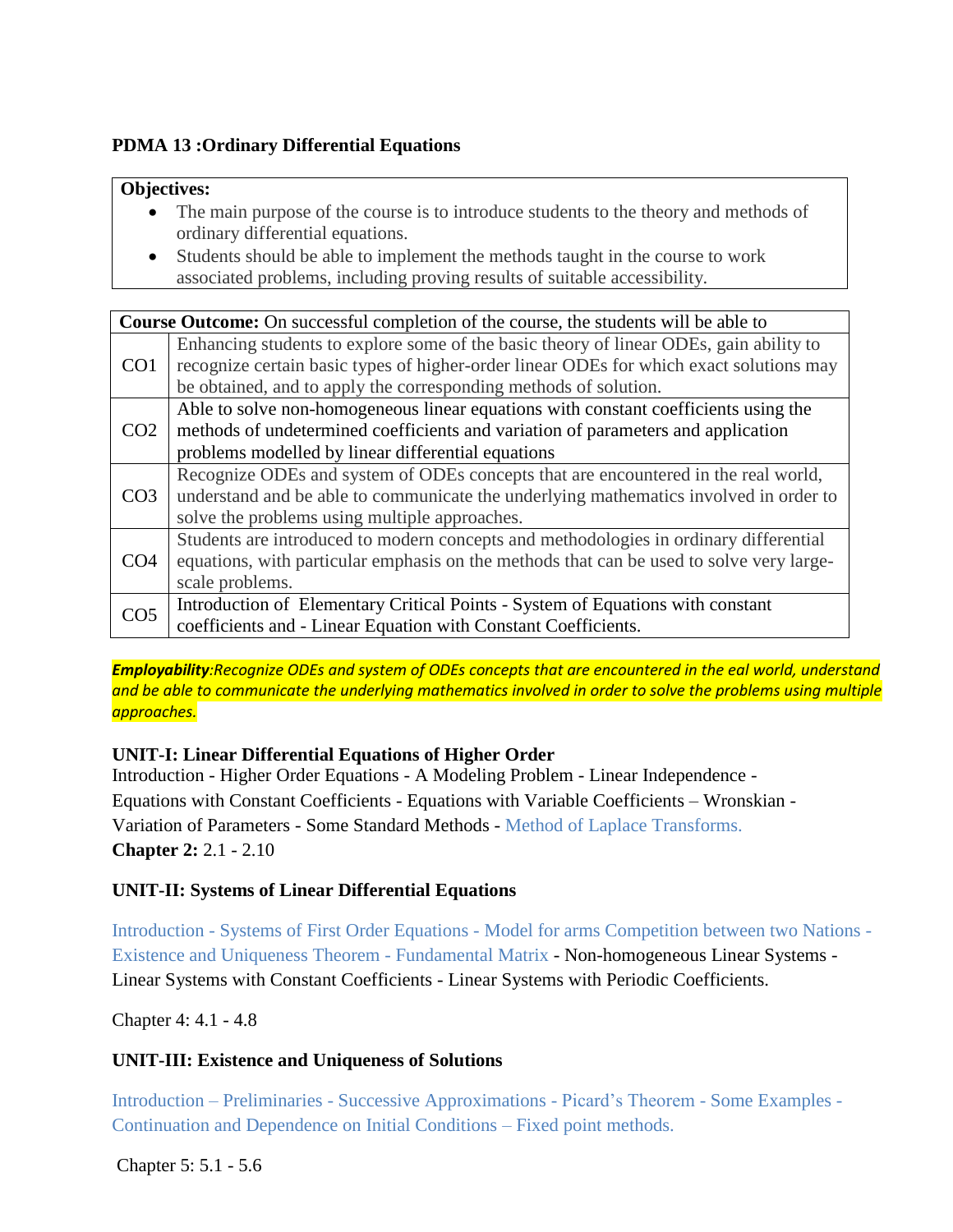## **UNIT-IV: Boundary Value Problems Rings**

Introduction - Strum-Liouville Problem - Green's Function - Application of Boundary Value Problems (BVP) - Picard's Theorem. **Chapter 7:** 7.1 – 7.5

#### **UNIT-V: Stability of Linear and Nonlinear Systems**

Introduction - Elementary Critical Points - System of Equations with Constant Coefficients - Linear Equation with Constant Coefficients - Lyapunov Stability. **Chapter:** 9: 9.1 - 9.5

#### **Recommended Text**

S.G. Deo, V. Lakshmikantham and V. Raghavendra, "Ordinary Differential Equations", Second Edition, Tata Mc Graw-Hill publishing company Ltd, New Delhi, 2004.

#### **Reference Books**

1. Earl. A. Coddington, "An Introduction to Ordinary Differential Equations", Prentice Hall of India, New Delhi.

2. G.F. Simmons, S.G. Krantz, "Differential Equations: Theory, Technique and Practice" Tata Mc - Graw Hill Book Company, New Delhi, India, 2007.

## **PDMA 14 : Number Theory**

Objective:

Find quotients and remainders from integer division. Apply Euclid's algorithm and backwards substitution, understand the definitions of congruences, residue classes and least residues. Add and subtract integers, modulo n, multiply integers and calculate powers, modulo n . Determine multiplicative inverses, modulo n and use to solve linear congruences.

CO1: learn to apply mathematical concepts and principles to perform numerical and symboliccomputations.use technology appropriately to investigate and solve mathematical and statistical problems.

CO2: lean write clear and precise proofs.iv. communicate effectively in both written and oral form. Understand the concept of a congruence and use various results related to con-gruences including the Chinese Remainder Theorem.

CO3: Demonstrate the ability to read and learn mathematics and/or statistics inde-pendently. Identify certain number theoretic functions and their properties

CO4: To dentify and apply various properties of and relating to the integers includingthe Well-Ordering Principle, primes, unique factorization, the division algorithm,and greatest common divisors.

CO5: Solve certain types of Diophantine equations. Identify how number theory is related to and used in cryptography.

*Skilldevelopment: Laying strong foundation on the mathematical concepts train the students to choose the career in Mathematics Research and Education.*

**Unit I:** Divisibility - Primes- The Binomial Theorem – Congruences – solutions of congruence the Chinese Remainder Theorems.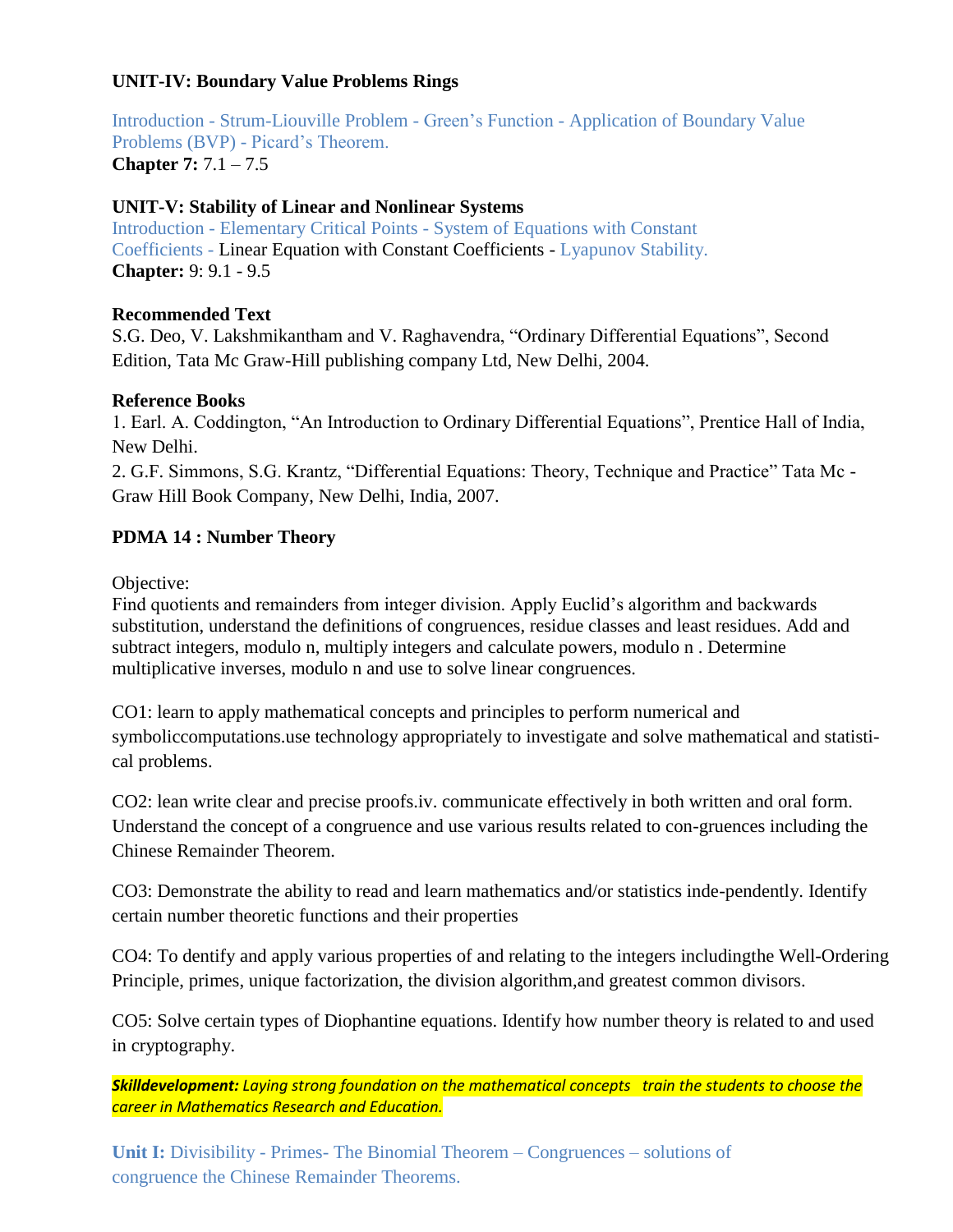## **Chapter1 : 1.1-1.4 & Chapter 2: 2.1-2.3 ( 18 Hours)**

Unit II : Prime power Moduli – Prime Modulus – Primitive Roots and Power Residues- Congruences of degree tow prime modulus – Number Theory form Algebraic View Point- Groud, Ring and Fields.

## **Chapter 2: 2.6-2.11 (18 Hours)**

Unit III : Quadratic residues – quadratic reciprocity- the Jacobi symbol- binary quqdratic froms – Equivalence and reduction of Binary quadratic forms- sum of two squares- positive definite Binary Quadratic forms.

## **Chapter 3 ( 18 Hours)**

**Unit IV:** Greatest integer Function – Arthmetic Functions – The Mobious inverse function- Recurrence Functions- Combinatorial Number Theory.

## **Chapter4: (18 Hours)**

**Unit V:** The Equation  $ax + by =c$ - Simultaneous Linear Equations – Pythagorean Triangle – Assorted Examples.

## **Chapter 5: 5.1 – 5.4 (18 Hours)**

Text book : I. Niven, H.S. Zuckerman and H.L. Montagomery, An Introduction to the Theory of Numbers, 5 Edition, John Wiley & sons, inc, 1991.

## **Reference :**

1. Gareth A. Jones and J. Mary Jones, Elementary Number Theory,

Springer Verlag, Indian Reprint, 2005.

2. David M. Burton, Elementary Number Theory, 6th edition, McGraw Hill, 2007

3. Geogre Andrews, Theory of Numbers , Saunders, 1971.

4. J. William , Fundamentals of Number Theory, Leveque, Addision Wesley publishing Company , Phillipines, 1977

# PDMA 15A : CALCULUS OF VARIATIONS AND INTEGRAL EQUATIONS

| <b>OBJECTIVES</b> | The aim of the course is to introduce to the students the concept of<br>$\bullet$<br>calculus of variation and its applications.<br>Introduce various types of integral equations and how to solve these<br>$\bullet$<br>equations. |
|-------------------|-------------------------------------------------------------------------------------------------------------------------------------------------------------------------------------------------------------------------------------|
|                   | Course Outcome: At the completion of the Course, the Students will able to                                                                                                                                                          |
| CO <sub>1</sub>   | Students know the concept and properties of variational problems with fixed                                                                                                                                                         |
|                   | and moving boundaries, functions of dependent and independent variables                                                                                                                                                             |
|                   | and also solve some applications problems in mechanics.                                                                                                                                                                             |
| CO <sub>2</sub>   | Able to solve differential equations and integral equation problems. Find the                                                                                                                                                       |
|                   | solution of eigen value, eigen functions.                                                                                                                                                                                           |
| CO <sub>3</sub>   | Implementation of various methods to solve Fredholm Intergral equation.                                                                                                                                                             |
| CO <sub>4</sub>   | Students gain acquire knowledge about Hilbert – Schmidt Theory                                                                                                                                                                      |
| CO <sub>5</sub>   | Deriving the complex Hilbert space – Orthogonal system of function and                                                                                                                                                              |
|                   | Solutions of Fredholm of Integral equation of first kind                                                                                                                                                                            |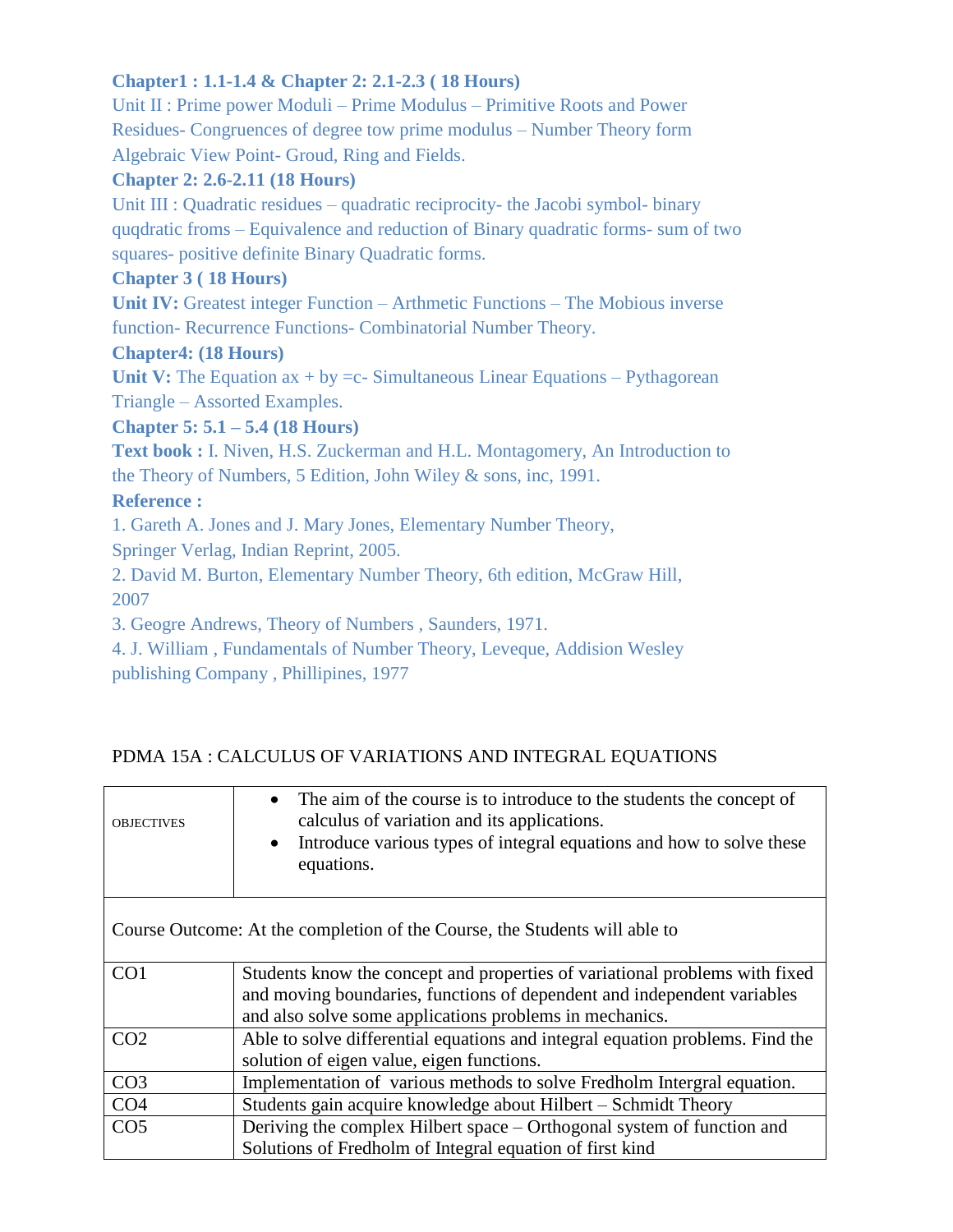*Skilldevelopment:Problem solving skill utilize the so obtained knowledge to build and enhance important work in sciences and engineering, business, manifacturing and communication.*

Unit I: Variational problems with fixed boundaries:

The concept of variation and its properties – Euler's equation – Variational problems for Functions – Functional dependent on higher order derivatives – Functions of several independent variables - Some applications to problems of Mechanics.

Unit II: Variational problems with moving boundaries:

Movable boundary for a functional dependent on two functions – one –sided variations- Reflection and Refraction of extremals - Diffraction of light rays.

Unit III: Integral Equation:

Introduction – Tyoes of Kernals- Eign value and Egien functions – connection with differential equations – Solution of an integral equation - Initial value problems – Boundary value problems.

Unit IV: Solution of Fredholm Intergral equation:

Second kind with separable kernel – Orthogonality and reality eigen function – Fredholm Integral equation with separable kernel – Solution of Fredholm Integral Equation by successive substitution – successive approximation – Volterra integral equation – Solution by successive substitution.

Unit V: Hilbert – Schmidt Theory :

Complex Hilbert space – Orthogonal system of function – Gram –Schmitorthognalization process – Hilbert – Schmidt theorems – Solutions of Fredholm of Integral equation of first kind.

Text Book:

1. A.S. Gupta, Calculus of Variations with Application, Prentice Hall of India,New Delhi, 2005.

2. Sudir k. Pundir and Rimple Pundir, Integral Equations and Boundary Value Problems, Pragati Prakasam, Meerut, 2005.

| <b>Objectives</b> | $\checkmark$ To facilitate the basic concepts of Vector Spaces and Matrix of a |
|-------------------|--------------------------------------------------------------------------------|
|                   | linear transformation.                                                         |
|                   | $\checkmark$ To enable students to learn Rational Canonical Form and Jordan    |
|                   | Canonical Form in detail.                                                      |
|                   | $\checkmark$ To introduce the concept of Finite Fields                         |
|                   | <b>Course Outcome:</b> At the end of the Course, the Students will able to     |
| CO <sub>1</sub>   | Define the Matrix of a linear transformation and Dual vector spaces.           |
| CO <sub>2</sub>   | Comparison between Rational Canonical Form and Jordan Canonical Form,          |
|                   | Field extensions and Algebraic Extensions.                                     |
| CO <sub>3</sub>   | Define Splitting fields, Algebraic closures and Cyclotomic polynomials.        |

#### **PDMA 21 : ALGEBRA –II**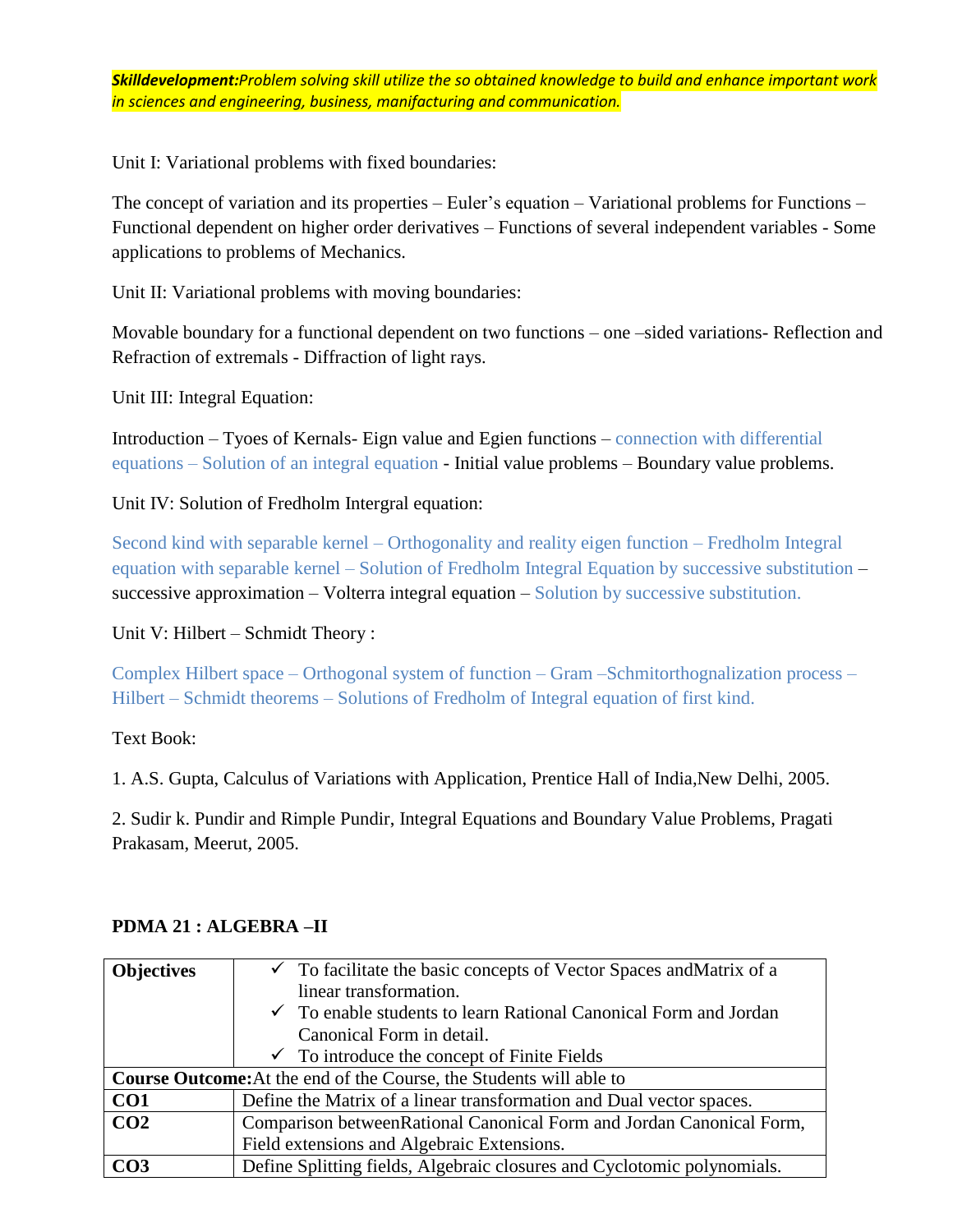| CO <sub>4</sub> | Analyze the fundamental theorem of Galois theory.                                  |
|-----------------|------------------------------------------------------------------------------------|
| CO <sub>5</sub> | Related definitions and fundamental theorem of Galois theory and Finite<br>Fields. |

**Employability:**Laying strong foundation on the mathematical concepts train the students to choose the career in Mathematics Research and Education.

#### **UNIT-I: Vector Spaces**

Definitions and basic theory – The Matrix of a linear transformation – Dual vector spaces – Determinants.

Chapter 11: 11.1 - 11.4

#### **UNIT-II: Module over Principal Ideal Domain**

Basic definitions and examples – The Basic Theory –The Rational Canonical Form –The Jordan Canonical Form.

Chapter 10: 10.1 & Chapter 12: 12.1 - 12.3

#### **UNIT-III:Field theory**

Basic Theory of field extensions – Algebraic Extensions.

Chapter 13: 13.1 - 13.2

**UNIT-IV: Field Theory (Cont…)**

Splitting fields and Algebraic closures – Separable and inseparable extensions – Cyclotomic polynomials and extensions.

Chapter 13: 13.4 - 13.6

#### **UNIT-V: Galois Theory**

Basic definitions – The fundamental theorem of Galois theory – Finite Fields.

Chapter 14: 14.1 - 14.3

#### **Recommended Text**

**1.** David S. Dummit and Richard M. Foote, Abstract Algebra (Second Edition), Wiley,2003.

#### **Reference Books**

- **1.** Serge Lang, Algebra*,* Springer, 2002.
- **2.** I.N. Herstein. Topics in Algebra (II Edition) Wiley Eastern Limited, New Delhi, 1975.
- **3.** M.Artin, Algebra*,* Prentice Hall of India, 1991.
- **4.** N.Jacobson, Basic Algebra, Vol. I & II W.H.Freeman; also published by Hindustan Publishing Company, New Delhi, 1980.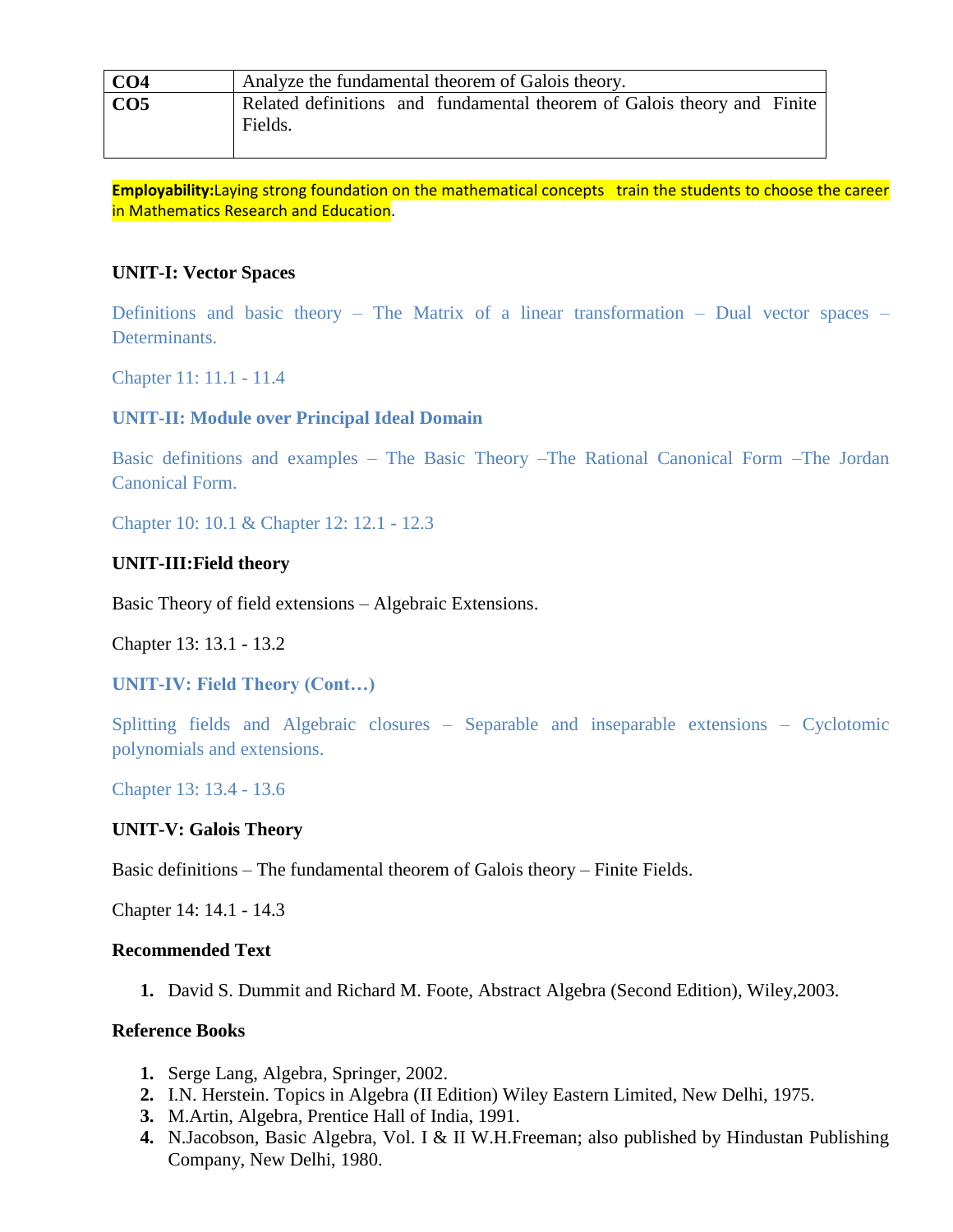- **5.** I.S.Luther and I.B.S.Passi, Algebra, Vol. I Groups (1996); Vol. II *Rings,* Narosa Publishing House, New Delhi, 1999.
- **6.** Joseph A. Gallian, Contemporary Abstract Algebra, Brooks / Cole Pub Co., 2.

## **PDMA 22 : Real Analysis II**

**Objectives:** The foundations for this work are commenced in Real Analysis, a course that develops this basic material in a systematic and rigorous manner in the context of real-valued functions of a real variable. Topics covered are: Basic set theory. The real numbers and their basic properties. Sequences: convergence, subsequences, Cauchy sequences. Open, closed, and compact sets of real numbers. Continuous functions and uniform continuity. The Riemann integral. Differentiation and Mean Value theorems. The Fundamental Theorem of Calculus. Series. Power series and Taylor series. Convergence of sequences and series of functions.

CO1: learn fundamental properties of the real numbers that lead to the formal development of real analysis;

CO2. Learn comprehend rigorous arguments developing the theory underpinning real analysis;

CO3. Demonstrate an understanding of limits and how they are used in sequences, series, differentiation and integration;

CO4. Learn to construct rigorous mathematical proofs of basic results in real analysis;

CO5. Appreciate how abstract ideas and rigorous methods in mathematical analysis can be applied to important practical problems.

*Employability: Laying strong foundation on the mathematical concepts train the students to choose the career in Mathematics Research and Education.*

**Unit I:** Sequences and series of functions: Discussion of Main Problem- Uniform Convergence- Uniform convergence and continuity – Uniform convergence and Integration. (18 Hours)

**Chapter 7**: 7.1 -7.4

**Unit II :** Uniform convergence and differentiation- Equi – continuous families of functions – The stone –Weierstrass theorem. (18 Hours)

**Chapter 7** : 7.5-7.7

Unit III : Functions of Several Variables: Linear transformations- Differentiation – The contraction Principal- The Inverse function theorem – The Implicit function Theorem. (18 Hours)

**Chapter 9** : 9.1 – 9.5

**Unit IV:** Determinants - Derivatives of higher order- Differentiation of Integrals – Integration of Differential forms: Integration- Primitive Mappings- Partitions of Unity –Change of Variables.

**Chapter 9**: 9.7-9.9 & Chapter 10: 10.1-10.4 ( 18 Hours) **Unit V:** Differential forms – Simplexes and chains – Stokes'Theorem- Closed forms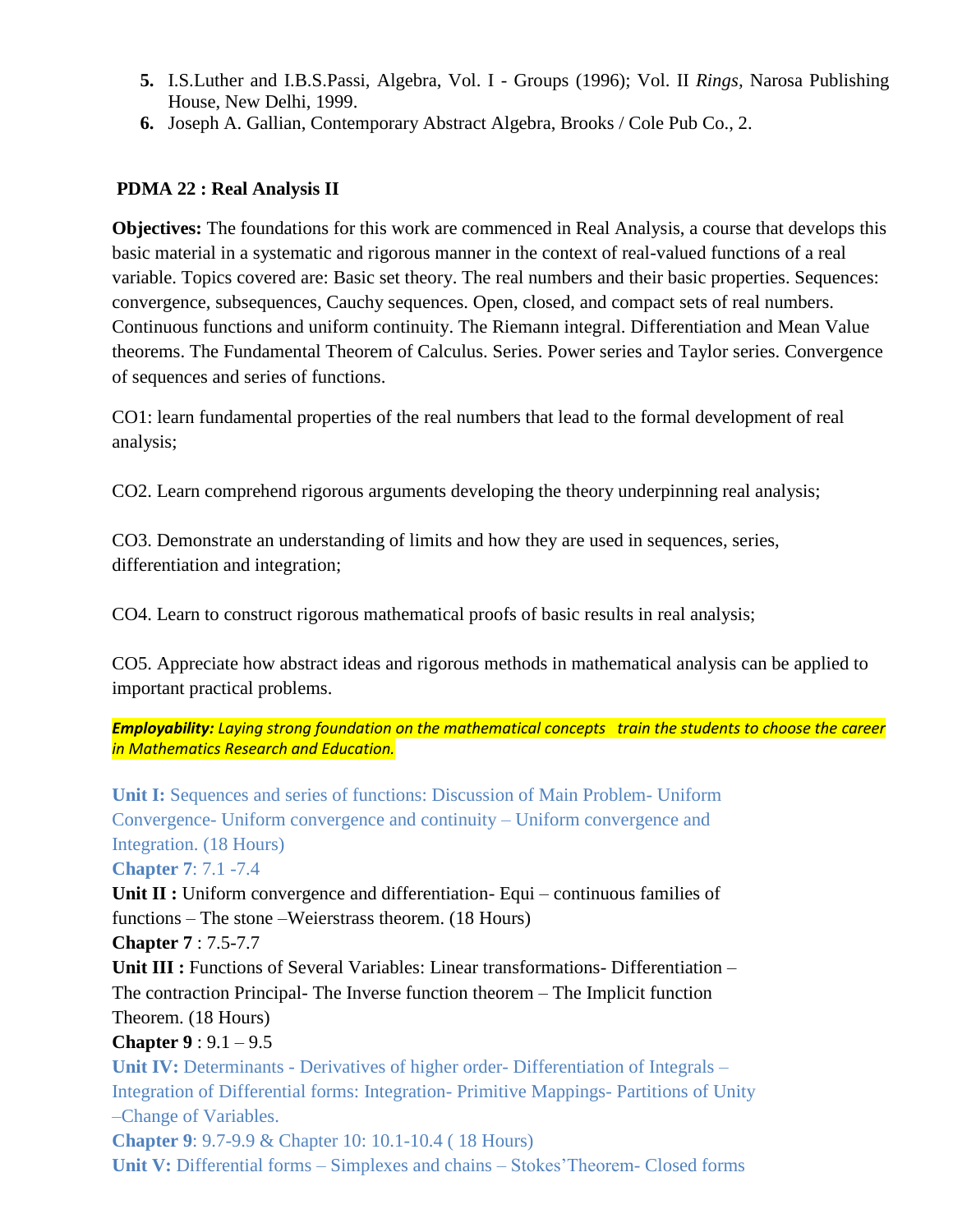and exact forms- Vector Analysis. (18 Hours) **Chapter 10**: 10.5- 10.9

**Text Book:** Walter Rudin, Principals of Mathematical Analysis, Mc Grew Hill Inc. 1964.

## **Reference:**

**1.** Tom M. Apostal, "**Mathematical Analysis**", Addison - Wesley Publishing Company, 1974.

2. Anthony W. Knapp, "**Basic Real Analysis"**, Birkhauser, 2005.

3. Dieudonne, J. Foundations of Modern Analysis, Academic press, Inc, New York 1960.

4. N.L. Carothers, Real Analysis, Cambridge University

## **PDMA 23 : PARTIAL DIFFERENTIAL EQUATIONS**

| <b>OBJECTIVES</b> | Learn the elementary concepts and basic ideas involved in partial                           |
|-------------------|---------------------------------------------------------------------------------------------|
|                   | differential equations.                                                                     |
|                   | Develop the mathematical skills to solve problems involving partial<br>$\checkmark$         |
|                   | differential equations                                                                      |
|                   | rather than general theory.                                                                 |
|                   | $\checkmark$ Understand the partial differential equations as models of various             |
|                   | physical processes such as mechanical vibrations, transport                                 |
|                   | phenomena including diffusion, heat transfer and electrostatics.                            |
|                   | <b>Course Outcome:</b> On successful completion of the course, the students will be able to |
| CO <sub>1</sub>   | Extract information from partial differential equations to interpret the                    |
|                   | reality.                                                                                    |
| CO <sub>2</sub>   | Know the various types of methods and their limitations to solve the partial                |
|                   | differential equations.                                                                     |
| CO <sub>3</sub>   | Identify the physical situations and real world problems to formulate                       |
|                   | mathematical                                                                                |
|                   | models using partial differential equations.                                                |
| CO <sub>4</sub>   | Apply the acquired knowledge to select the most appropriate method to                       |
|                   | solve the particular partial differential equations.                                        |
| CO <sub>5</sub>   | To understand Formation and solution of one-dimensional & two                               |
|                   | dimensional wave equation - canonical reduction $- IVP$ and BVP.                            |
|                   |                                                                                             |

*Employability: Apply the acquired knowledge to select the most appropriate method to solve the particular partial differential equations.*

**UNIT - I:** Nonlinear Partial differential Equations of the first order **-** Cauchy's method of Characteristics system First order equations- Charpit's method – Specials types First order equations – Jacobi's method.

**Chapter 2:** 2.7 – 2.11 & 2.13

**UNIT - II:** Partial differential Equations of the second order – The origin of second order equations – Linear partial differential equations with constant co efficient – Equations with variable co efficient- Characteristics curves of second- order equations – Characteristics of equations in three variables.

**Chapter 3:** 3.4-3.7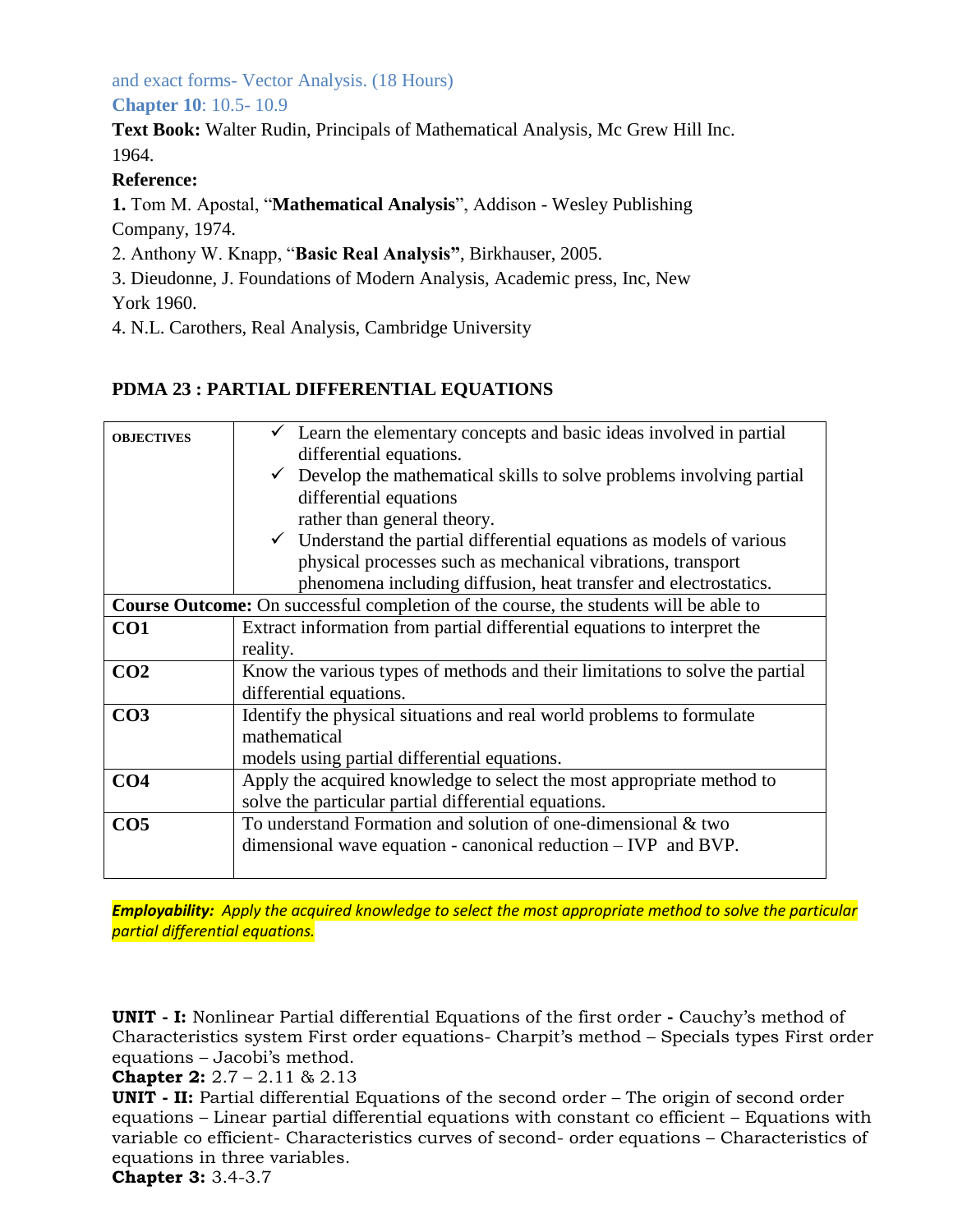**UNIT - III:** The solution of Linear Hyperbolic Equations of Variables – The method of Intergral Transforms - Nonlinear Equations of the second order. **Chapter 3:** 3.8-3.11

**UNIT - IV:** Laplace equation – The occurrence of laplace's equation in physics –Elementary solution of Laplace' Equations – Families of Equipotential surface Boundary value problem-Separation of variables – problems with axial symmetry. **Chapter 3:** 3.1 to 3.7 and 3.9. (omit 3.8)

**Recommended Text:** K. Sankar Rao, *Introduction to Partial Differential Equations*, 2nd Edition, Prentice Hall of India, New Delhi. 2005

## **Reference Books:**

1. R.C.McOwen, *Partial Differential Equations*, 2nd Edn. Pearson Eduction, New Delhi, 2005.

2. I.N.Sneddon, *Elements of Partial Differential Equations,* McGraw Hill, New Delhi, 1983.

3. R. Dennemeyer, *Introduction to Partial Differential Equations and Boundary Value Problems,* McGraw Hill, New York, 1968.

4. M.D.Raisinghania, *Advanced Differential Equations,* S.Chand & Company Ltd., New Delhi, 2001.

## **PDMA 24 : Mechanics**

## **Objectives:**

- To Provide the classical mechanics approach to solve a mechanical problem.
- To study mechanical systems under generalized coordinate system, virtual work, energy and momentum.

**Course Outcomes:** After completing this course, the student will be able to

- CO1 Understand D'Alembert's Principle and simple application of Lagrangian formulation.
- CO2 Analyze the Derivation of Lagrange equation from Hamiltons's Principle and modified Hamilton's principle.
- CO3 Dintinguish the Concept of Hamilton equation of motion and Principle of least action.
- CO4 Obtain canonical equations using different combinations of generating functions and subsequently developing Hamilton Jacobi Method to solve equations of motion.

CO5 - Study the application of theory of canonical transformations to dynamical theory. *Employability: Defining different sets of generalized coordinates for a given mechanical system and the use of canonical transformations. The use of analytical treatments in checking the numerical models*

# **PDMA 24** - **MECHANICS**

## **Unit - I: Mechanical system**

The Mechanical system - Generalized coordinates - Holonomic and non-holonomic systems - constraints – Virtual work – D' Alembert's principle – Energy and Momentum.

## **Unit - II: Lagrange's Equations**

Derivation of Lagrange's equations – Examples – integrals of motion - cyclic or ignorable coordinates.

## **Unit - III: Hamilton's Equations**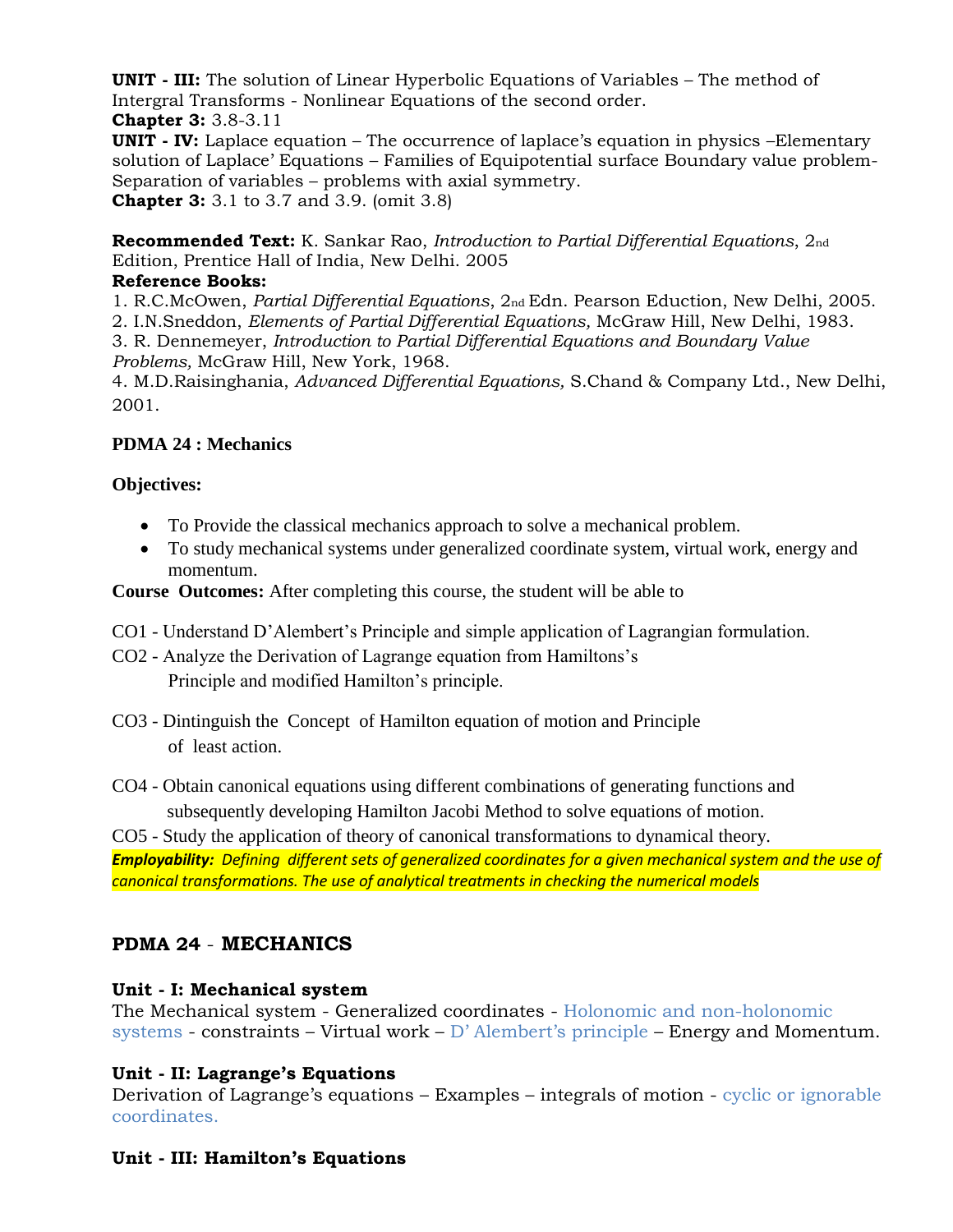Hamilton's principle - Hamilton's equations - other variational principle - Principle of Least action.

#### **Unit - IV: Hamilton – Jacobi Theory**

Hamilton principle function - Hamilton–Jacobi equation - Separability.

#### **Unit - V: Canonical Transformation**

Differential forms and generating functions – Special Transformations – Lagrange and Poisson brackets.

#### **Text Book:**

D. Greenwood, Classical Dynamics, Prentice Hall of India, New Delhi, 1985.

#### **References:**

1. H. Goldstein, Classical Mechanics (Second Edition), Narosa Publishing House, India, New Delhi.

2. N.C.Rane and P.S.C. Joag, Classical Mechanics, McGraw Hill, 1991.

3. J.L. Synge and B.A. Griffth, Principles of Mechanics (3rd Edition), McGraw Hill Book Co. New York, 1970.

## **PDMA 25A : OPERATIONS RESEARCH**

**Objectives:** This Course aims to study the network problems, inventory models, linear programming problems, queuing models and replacement models in the real life situations.

|                 | <b>Course Outcome:</b> At the end of the Course, the Students will able to      |  |
|-----------------|---------------------------------------------------------------------------------|--|
| CO <sub>1</sub> | Understand Types of Decision Making Environments - Decision Making              |  |
|                 | under Uncertainty Decision Making under Risk - Posterior Probabilities and      |  |
|                 | Bayesian Analysis.                                                              |  |
| CO <sub>2</sub> | Solve the Network problems by using CPM and PERT methods.                       |  |
| CO <sub>3</sub> | Identify EOQ of inventory models and when to replace an item in the replacement |  |
|                 | problems.                                                                       |  |
| CO <sub>4</sub> | Compute the steady state probabilities for various queuing models.              |  |
| CO <sub>5</sub> | Describe the Individual replacement and Group replacement.                      |  |

*Employability: To understand the characteristics of different types of decision-making environments and the appropriate decision making approaches and tools to be used in each type.*

**UNIT I: Decision Theory** : Steps in Decision theory, approach- Types of Decision Making Environments – Decision Making under Uncertainty Decision Making under Risk – Posterior Probabilities and Bayesian Analysis – Decision Tree Analysis – Decision Making with Utilities.

## **Chapter 11: 11.1 – 11.8.**

**UNIT II: PROJECT NETWORK SCHEDULING BY (PERT AND CPM) :** Basic differences between PERT and CPM - Steps in PERT / CPM Techniques - PERT / CPM Network components and Precedence Relationships - Critical Path Analysis - Probability in PERT Analysis - Project Time - Cost Trade Off - Updating the Project.

## **Chapter 13: 13.1 – 13.7.**

**UNIT III: DETERMINISTIC INVENTORY CONTROL MODELS :** Meaning of Inventory Control - Functional classification - Advantage of Carrying Inventory - Features of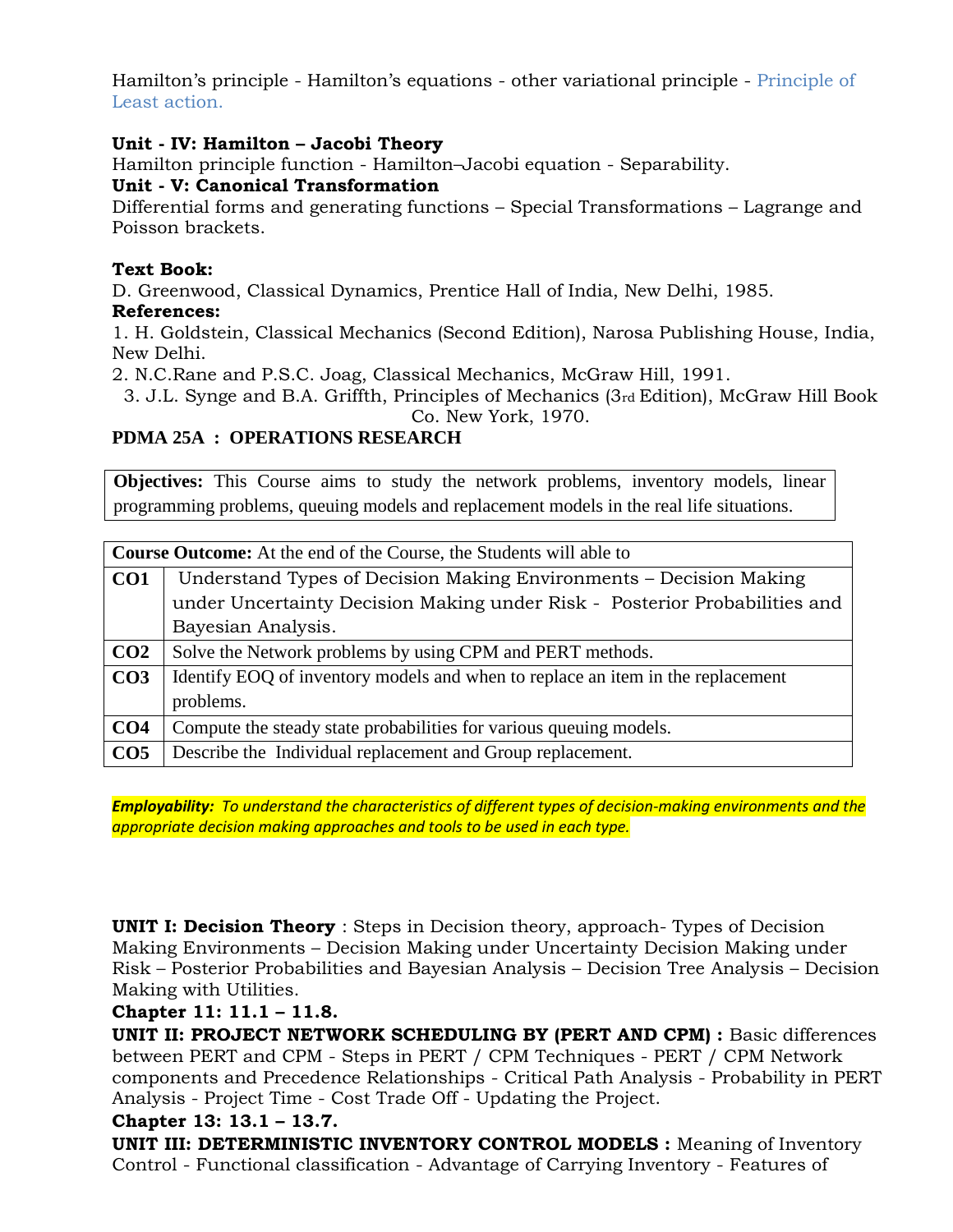Inventory System - Inventory Model building - Deterministic Inventory Models with or without shortage - Probabilistic Inventory models with or without shortage.

## **Chapter 14: 14.1 – 14.8**

**UNIT IV: QUEUEING THEORY** : Essential features of Oueueing System - Operating Characteristic of Queueing System - Probabilistic Distribution in Queueing Systems - Classification of Queueing Models - Solution of Queueing Models - Probability Distribution of Arrivals and Departures.

#### **Chapter 16: 16.1 – 14.8 ; Appendix 16.A (PP774- 781)**

**UNIT V: REPLACEMENT AND MAINTENANCE MODELS :** Failure Mechanism of Item -Replacement models of Items that deteriorate with time – Replacement of item that fail completely – Other Replacement Problem..

#### **Chapter 17: 17.1 – 17.5**

**Text Books :** J.K.Sharma, Operations Research Theory and Applications, 3rd Edition (2007), Macmillan India Ltd.

#### **Reference:**

1. F.S. Hiller and J. Lieberman, Introduction to Operations Research (8th Edition, Tata McGrew Hill Publishing Company, New Delhi, 2006.

2. Beightlet. C. D. Philips, B. Wilde, Foundations of Optimization (2nd Edition), Prentice Hall Pvt. Ltd., New York, 1979.

3. Bazaraa, M.S; J.J. Jarvis, H.D. Sharall, Linear Programming and Network Flow, John Wiley and Sons, New York, 1998

4. Gross, D and C.M.Harris, Fundamentals of Queueing Theory, (3rd Edition), John Wiley and Sons, New York, 1998.

5. Hamdy A.Taha, Operations Research (6th Edition), Prentice Hall of India Private Limited, New Delhi.

## **PDMA 31 : Topology**

## **Course Objectives:**

 To provide knowledge on point set topology, topological space, Quotient spaces, product spaces and metric spaces sequences, continuity of functions connectedness and compactness, homotopy and covering spaces.

**Course Outcomes:** Upon successful completion of the course, students will be able to:

CO1 : Define and illustrate the concept of topological spaces and continuous functions.

CO2 : Prove a selection of theorems concerning topological space, continuous functions, product topologies, and quotient topologies.

CO3 : Define and illustrate the concept of product of topologies.

CO4 : Define and illustrate the concepts of the separation axioms.

CO5 : Define connectedness and compactness, and prove a selection of related theorems, and describe different examples distinguishing general, geometric, and algebraic topology.Press, 2000.

*Employability: Laying strong foundation on the mathematical concepts train the students to choose the career in Mathematics Research and Education*.

## **Unit I: Topological Spaces**

Topological Spaces - xamples Basis for a topology – Sub-basis closed sets –interior – closure boundary – Limitpoints Hausdorff spaces Subspace topology – The product topology on X - Projections.

**Chapter 2:** Section: 12 - 17 **(18 Hours)**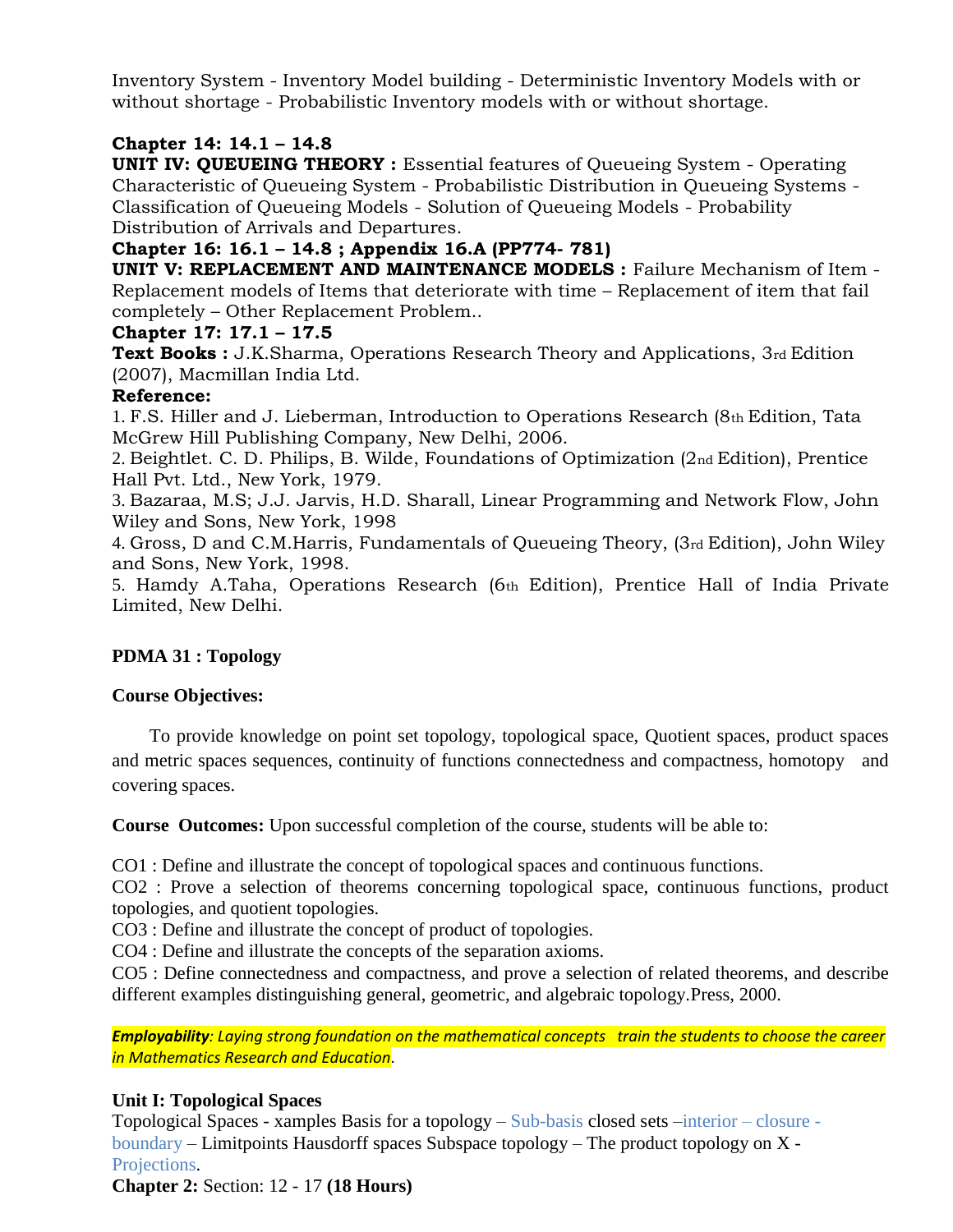## **Unit II: Continuous Functions**

Continuous functions Examples Homeomorphisms topological property pasting lemma – Box topology - Comparison of the product topology and the box topology – the metric topology – Sequence Lemma – Uniform Limit theorem.

**Chapter 2:** Section: 18 - 21 **(18 Hours)** 

## **Unit III: Connected Spaces**

Connected Spaces– connected subspace of the real line – Linear continuum –Intermediate Theorem – components and Local connectedness – Totally disconnected spaces.

## **Chapter 3:** Section: 23 - 25 **(18 Hours)**

## **Unit IV: Compact Spaces**

Compact Spaces - Compact subspace of the real line – The Lebesque number lemma – Uniform continuity theorem – Limit point compactness – Local compactness – one point compactification. **Chapter 3:** Section: 26 - 29 **(18 Hours)** 

# **Unit V: Countability and Separation Axioms**

First countable and second countable spaces – separation axioms – regular and completely regular spaces–n ormal and completely Normal spaces – Urysohn's lemma – Urysohn's metrization theorem – Tietze Extension theorem.

#### **Chapter 4:** Section: 30 - 35 **(18 Hours)**

Text Book:<br>□ James R. Munkres, "Topology", 2nd Edition, Prentice Hall of India Pvt.Ltd., (Third Indian Reprint). 35 .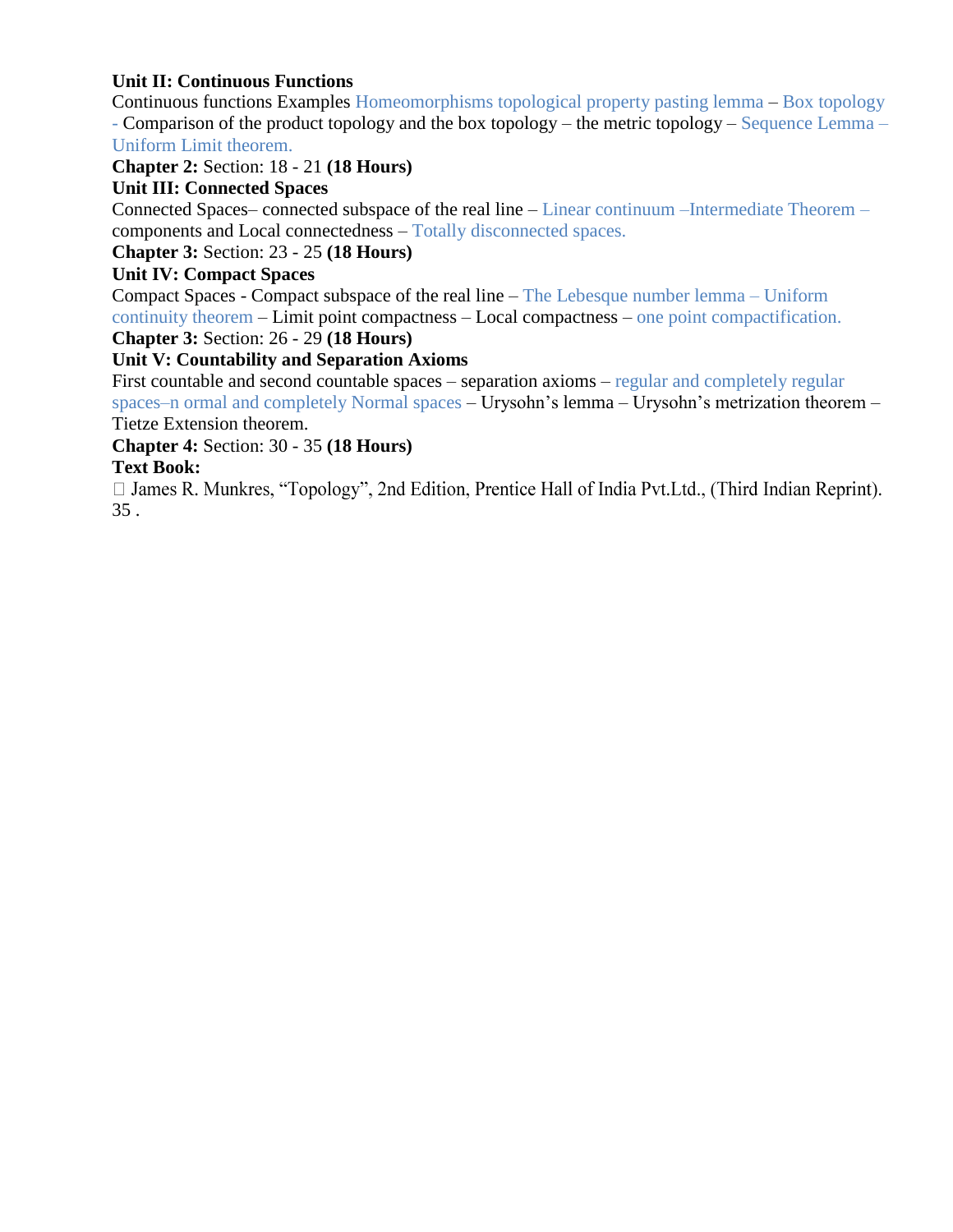#### **References :**

1. J.Dugundji, Topology, Prentice Hall of India, New Delhi, 1975.

2. George F.Simmons, Introduction to Topology and Modern Analysis, McGraw Hill International Edition, New York, 1963.

3. J.L.Kelly, General Topology, Van Nostrand , Reinhold co., New York.

4. K.D.Joshi, Introduction to General Topology, Wiley Eastern Ltd., 1983.

5. C.Wayne Patty, Foundations of Topology, (Student Edition), Jones & Bartlett India Pvt.Ltd., New Delhi.

6. Colin Adams, Robert Franzosa, Introduction to Topology Pure and Applied, Pearson Education, Indian Edition, 2009.

#### **PDMA 32 : COMPLEX ANALYSIS**

#### **Objectives:**

- To lay the foundation for this subject, to develop clear thinking and analyzing capacity for further study.
- Cauchy's Theorem guaranteeing that certain integrals along closed paths are zero. This striking result leads to useful techniques for evaluating real integrals based on the 'calculus of residues'.
- Important results are the Mean Value Theorem, leading to the representation of some functions as power series (the Taylor series), and the Fundamental Theorem of Calculus which establishes the relationship between differentiation and integration.

|                 | <b>Course Outcome:</b> On successful completion of the course, the students will be able to |  |
|-----------------|---------------------------------------------------------------------------------------------|--|
| CO <sub>1</sub> | Analyze limits and continuity for complex functions as well as consequences of              |  |
|                 | continuity.                                                                                 |  |
| CO <sub>2</sub> | Apply the concept and consequences of analyticity and the Cauchy-Riemann equations          |  |
|                 | and of results on harmonic and entire functions including the fundamental theorem of        |  |
|                 | algebra.                                                                                    |  |
| CO <sub>3</sub> | Evaluate integrals along a path in the complex plane and understand the statement of        |  |
|                 | Cauchy's Theorem                                                                            |  |
| CO <sub>4</sub> | Represent functions as Taylor, power and Laurent series, classify singularities and poles,  |  |
|                 | find residues and evaluate complex integrals using the residue theorem.                     |  |
| CO <sub>5</sub> | Discuss Harmonic Functions, basic properties – and deriving the theorems Schwarz's a        |  |
|                 | Weierstrass's, Taylor's series and Laurent series                                           |  |

*Employability: Laying strong foundation on the mathematical concepts train the students to choose the career in Mathematics Research and Education.*

#### **UNIT-I: Complex Functions**

Spherical representation of complex numbers - Analytic functions - Limits and continuity - Analytic Functions - Polynomials - Rational functions – Elementary Theory of Power series - Sequences - Series - Uniform Convergence - Power series - Abel's limit functions - Exponential and Trigonometric functions - Periodicity – The Logarithm.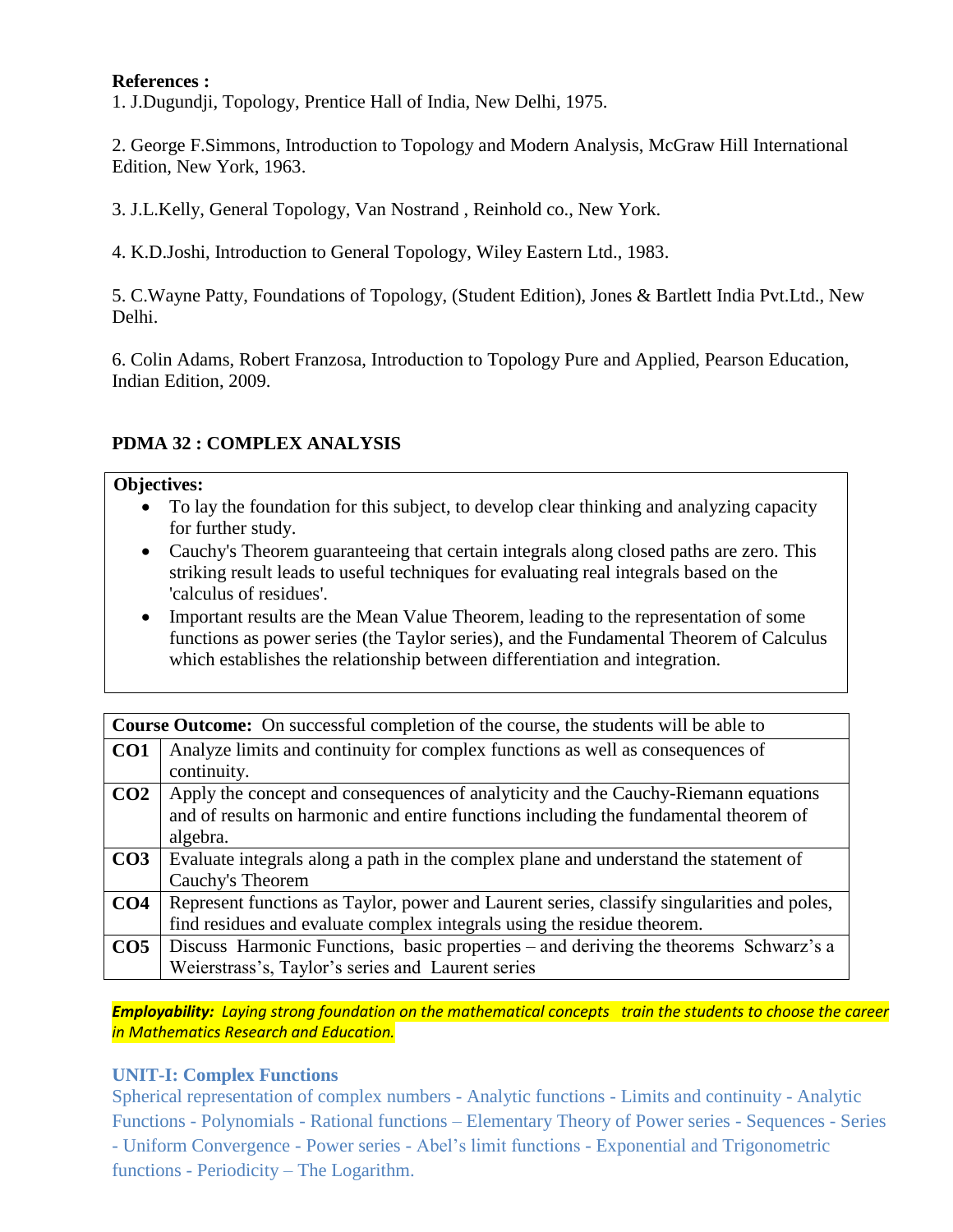## **Chapter 1:** 1.2 & 1.4 and **Chapter 2:** 2.1 – 2.3

## **UNIT-II: Analytical functions as mappings**

Conformality - Arcs and closed curves - Analytic functions in Regions – Conformal mapping - Length and area - Linear transformations - Linear group - Cross ratio -symmetry - Oriented Circles - Families of circles - Elementary conformal mappings - Use of level curves - Survey of Elementary mappings - Elementary Riemann surfaces.

#### **Chapter 3:** 3.2 – 3.4

#### **UNIT-III: Complex Integration**

Fundamental Theorems - Line Integrals – Rectifiable Arcs- Line Integrals as ArcsCauchy's Theorem for a rectangle and in a disk- Cauchy's Integral Formula – Index of point with respect to a closed curve – The Integral formula – Higher order derivatives – Local properties of analytic functions – Taylor's Theorem – Zeros and Poles–Local mapping – Maximum Principle. **Chapter 4:** 4.1 – 4.3

## **UNIT-IV: Complex Integration (Contd…)**

The General form of Cauchy's Theorem - Chains and Cycles – Simple connectivity –Homology – General statement of Cauchy's theorem – Proof of Cauchy's theorem –Locally exact differentials - Multiply connected regions – Calculus of residues –Residue Theorem – Argument Principle – Evaluation of definite Integrals.

#### **Chapter 4:** 4.4 – 4.5

## **UNIT-V: Harmonic functions and Power Series expansions**

Harmonic Functions – Definition and basic properties – Mean-value Property –Poisson's formula – Schwarz's Theorem – Reflection Principle – Weierstrass's theorem – Taylor's series- Laurent series. **Chapter 4:** 4.6 and **Chapter 5:** 5.1

#### **Recommended Text**

"Complex Analysis" by L.V. Ahlfors, Third Edition, McGraw Hill, New York, 1979.

## **Reference Books**

1. J.B. Conway, Functions of One Complex Variable, Narosa Publication House, New Delhi, 1980.

2. S. Ponnusamy, Foundations of Complex Analysis, Narosa Publication House, New Delhi 2004.

3. S. Lang, Complex Analysis, Addison - Wesley Mass, 1977.

## **PDMA 33 : MATHEMATICAL STATISTICS**

| <b>OBJECTIVES</b> | This course introduces sampling theory, significance tests estimation,<br>testing of hypotheses, ANOVA and sequential analysis with rigorous<br>mathematical treatment. |
|-------------------|-------------------------------------------------------------------------------------------------------------------------------------------------------------------------|
|                   | <b>Course Outcome:</b> At the completion of the Course, the Students will able to                                                                                       |
| CO <sub>1</sub>   | Students know Random events and Random variables, Probability and some                                                                                                  |
|                   | Distributions.                                                                                                                                                          |
| CO <sub>2</sub>   | Students learned Properties of characteristic functions, sum of independent                                                                                             |
|                   | random variables, Determination of distribution function of characteristic                                                                                              |
|                   | functions and probability generating function.                                                                                                                          |
|                   |                                                                                                                                                                         |
| CO <sub>3</sub>   | Having the knowledge of basic concepts and derivations of Some                                                                                                          |
|                   | Probability Distributions.                                                                                                                                              |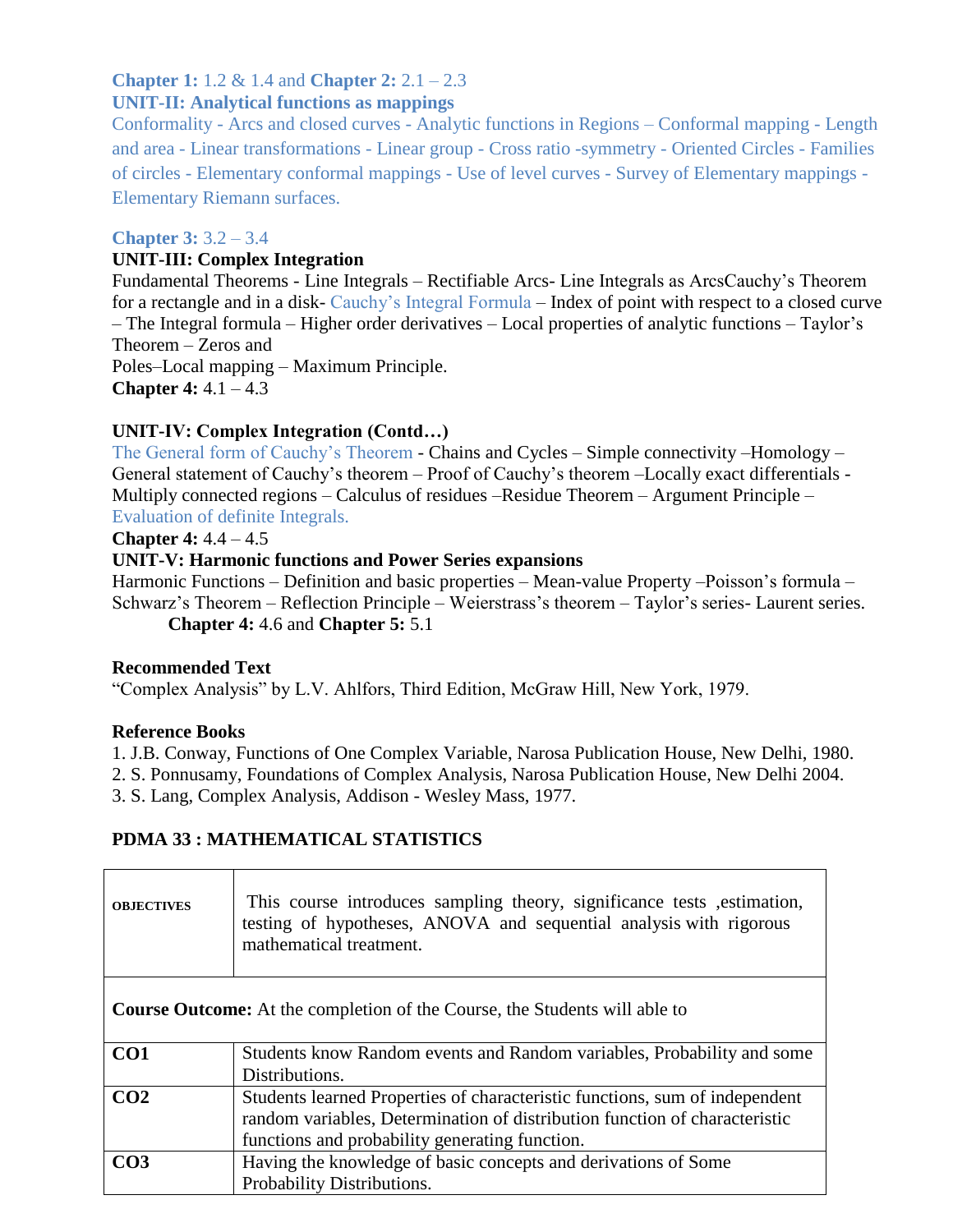| CO <sub>4</sub> | Derived Parametric tests for small samples and large samples test.                                                               |
|-----------------|----------------------------------------------------------------------------------------------------------------------------------|
| CO5             | Application of F-test statistics on ANOVA for one-way and two-way<br>classification. Knowledge about MPT, UMPT and unbiasedness. |

*Enterpreneurship: The ability to use probabilistic reasoning and the foundations of probability theory to describe probabilistic engineering experiments in terms of sample spaces, event algebras, classical probability and statistics*

**Unit I:** Random events and Random Variables:

Random events – Probability axioms combinational formulae – conditional probability – bayes theorem – Independent events Random variables – Distribution Functions – Joint Distribution - Marginal Distribution – Marginal Distribution – Conditional Distribution- Independent random variables – Functional of Random Variables.

**Unit II:** Characteristic Functions:

Properties of characteristic functions-Characteristic functions and moments- Semi invariants-Characteristic function of the sum of independent random variable – Determination of distribution function by the characteristic function – Characteristic function of multi-dimensional random vectorsprobability generating function.

**Unit III:** Some Probability Distribution :

Probability of Distribution - Binomial,poisson Multinomial, Geometric, Normal, Exponential, Beta and Gamma Distribution – Bivariate Normal Distribution \* Conditional and Marginal Distribution – Correlations and Regressions.

**Unit IV:** Some Probability Distribution (Cont...)

The Distribution of the statistics  $(X, S)$  – Student's – Distribution – Fisher's Distribution – distribution – Concept of statistical test – Parametric tests for small samples and large samples - test.

**Unit V:** Analysis of Variance:

One way classification and two –way classification –Hypotheses Testing : Poser Functions – OC Function – Most Powerful test –Uniformly most powerful test- Unbiased test.

## **Text Book :**

Kapoor & Gupta (1995, Sulton Chand, Delhi).

## **PDMA 34 : MEASURE THEORY**

**Objective:** Measure theory provides a foundation for many branches of mathematics such as harmonic analysis, ergodic theory, theory of partial differential equations and probability theory. It is a central, extremely useful part of modern analysis, and many further interesting generalizations of measure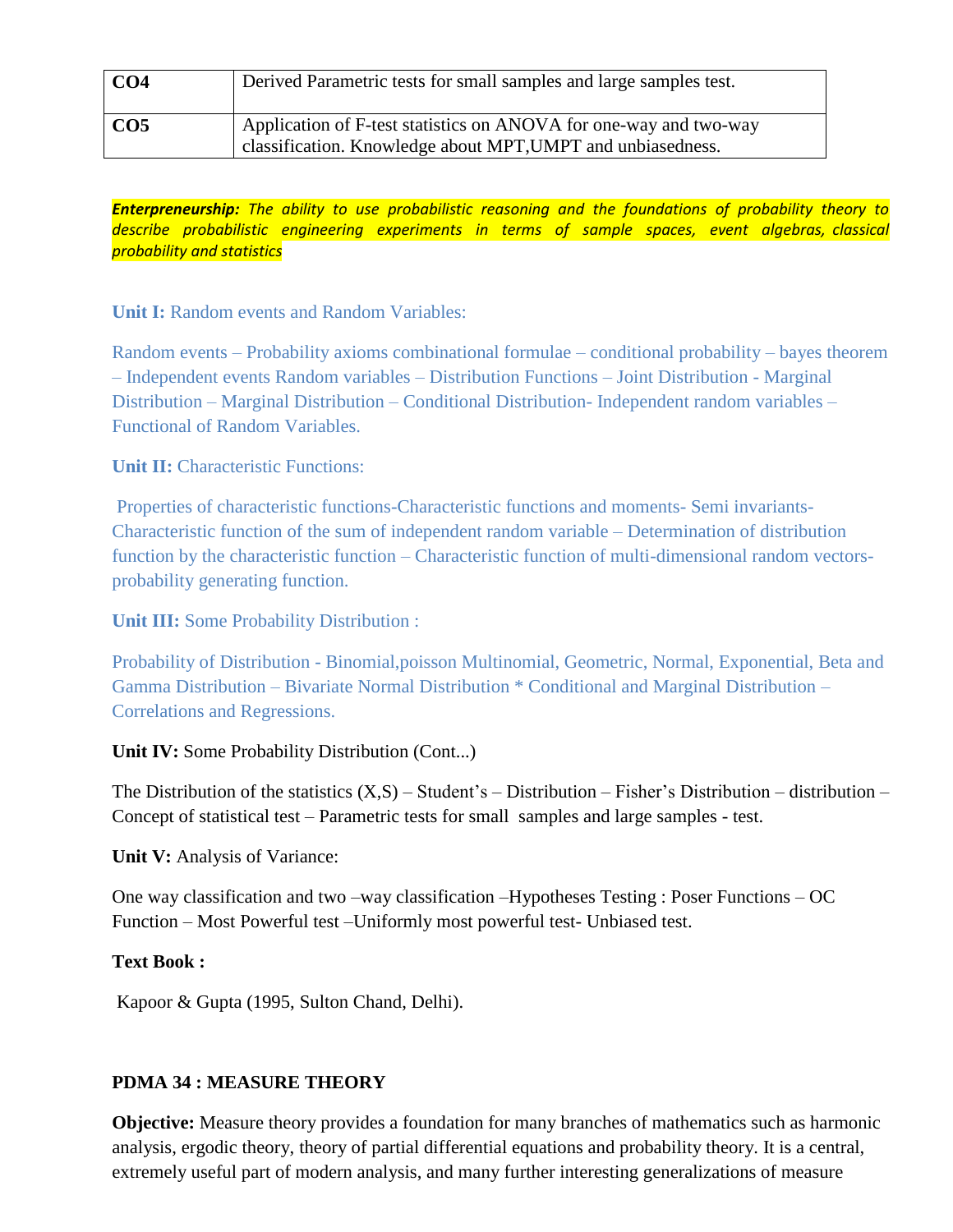theory have been developed. It is also subtle, with surprising, sometimes counter-intuitive, results. The aim of this course is to learn the basic elements of Measure Theory, with related discussions on applications in probability theory.

CO1: Knowledge and understanding basic concepts of measure and integration theory. Computation of Lebesgue measures.

CO2: Application to measure theory is a part of the basic curriculum since it is crucial for understanding the theoretical basis of probablity and statistics. Establishing measurability or nonmeasurability of sets and functions.

CO3: Reflection of understanding of the theory on the basis of examples of application. Approximating measurable functions by simple and step functions.

CO4: Computation of Lebesgue integrals, applications to volume calculations and Fourier analysis.

CO5: Deciding under which conditions the fundamental theorem of calculus is applicable in the context of Lebesgue integration. Connection between differentiation and integration in the context of Lebesgue theory.

*Employability: Demonstrate understanding of the basic concepts underlying the definition of the general Lebesque integral and basic results of measure theory and integration theory*.

**Unit I:** Measure on the Real Line: Lebesgue Measure, Measurable set, RegularityMeasurable Functions- Boral and Lebesgue Measurability (18 Hours) Chapter 2:  $2.1 - 2.5$ **Unit II:** Integration of functions of a Real Line- Integration of Non- Negative functions – Lebesgue integral – Fatou's Lemma- Lebesgue's Monotone Convergence theorem – The General Integral – Lebesgue's Dominated Convergence Theorem – Integration of Series- Reimann and Lebesgue Integrals. (18 Hours) Chapter 3 Unit III: Abstract Measure Spaces- Measure and Outer Measures – Extension of a Measure- Uniqueness of the extension- Completion of a Measure spaces – Integration with respect to a Measure. **Chapter 5.** (18 Hours) Unit IV : Inequalities and the LP spaces – Convex function – Jensen's inequalityInequalities of Holder and Minikowski Completeness of LP spaces. **Chapter 6.** (18 Hours) UnitV: Singed Measure and the Hahn Decomposition – The Jordan Decomposition – The Tadon – Nikodym Theorem- Measurability on a product space – The product Measure and Fubini's Theorem. **Chapter 8 :** 8.1- 8.3 & Chapter 10: 10.1 – 10.2 (18 Hours) **Text Book:** G. De Barra, Measure Theory and Integration , New International (p) Ltd, 1981. **Reference :** 1. H.L. Royden, Real Analysis, Third Edition, Prentice Hall of India, New Delhi,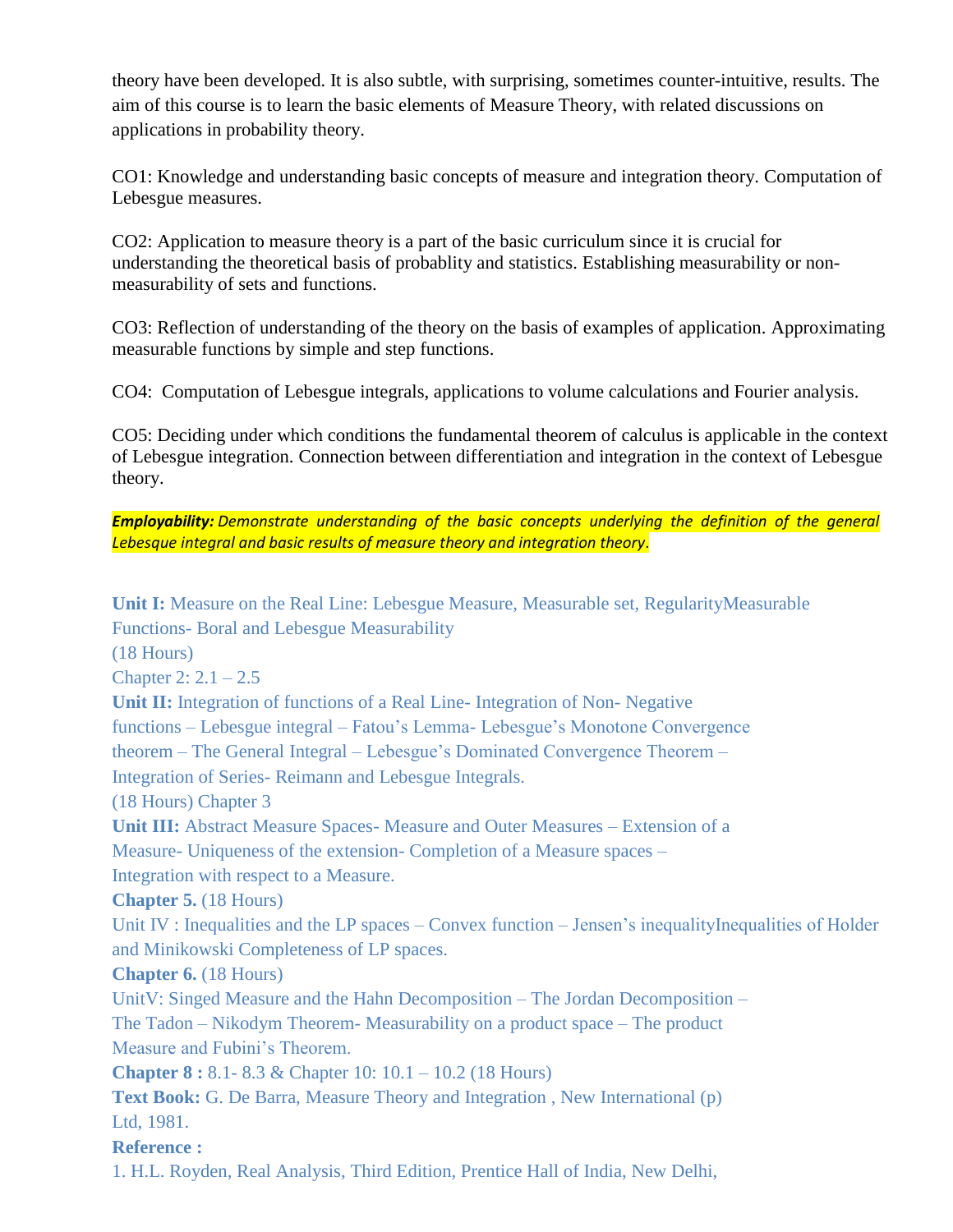2001.

2. Rudin W. Real and complex analysis, Mc Graw – Hill, 1970.

3. Anthony W. Knapp, Basic Real Analysis, Birkhauser, 2005.

4. Elisa M. Stein & Rami Shakarchi, Real Analysis, Princedon University Press, 2005

5. I.K. Rana, An Introduction to Measure and Integration, Second Edition, American Mathematical Society, 2002.

## **PDMA 35A : GRAPH THEORY**

**Objectives:** To enable the students to learn the fundamental concepts of Graphtheory

|                 | <b>Course Outcome:</b> At the end of the Course, the Students will able to                |  |
|-----------------|-------------------------------------------------------------------------------------------|--|
| CO <sub>1</sub> | Recognize the characteristics of graph                                                    |  |
| CO <sub>2</sub> | Convert the graph into matrix form and explain operations on graphs                       |  |
| CO <sub>3</sub> | Analyze special graphs like Eulerian graphs and Hamiltonian graphs with examples          |  |
| CO <sub>4</sub> | Describe planar graphs and identify the chromatic number of the graph.                    |  |
| CO <sub>5</sub> | Discuss the different types of graphs and five color theorem and, four color conjecture - |  |
|                 | Non Hamiltonian planar graphs.                                                            |  |
|                 |                                                                                           |  |

*Employability: Be able to formulate and prove central theorems about trees, matching, connectivity, colouring and planar graphs. discuss the concept of graph, tree, Euler graph, cut set and Combinatorics.*

## **UNIT-I:Graphs and Sub-Graphs**

Graphs and simple graphs - Graph isomorphism - Incidence and adjacency matrices – Subgraphs-Vertex degrees - Path and Connection cycles – Applications: The shortest path problem– Trees: Trees - Cut edges and bonds - Cut vertices - Cayley's formula.

Chapter 1 (Except 1.9) and Chapter 2 (Except 2.5)

## **UNIT-II Connectivity**

Connectivity – Blocks - Euler tours and Hamilton cycles: Euler tours – Hamilton cycles –Applications: The Chinese postman problem.

Chapter 3 (Except 3.3) and Chapter 4 (Except 4.4)

## **UNIT-III**: **Matchings**

Matchings - Matching and coverings in bipartite graphs - Perfect matchings –. Edge colorings:Edge chromatic number - Vizing's theorem - Applications: The timetabling problem.

Chapter 5: (Except 5.5) and Chapter 6

## **UNIT-IV:Independent sets and Cliques**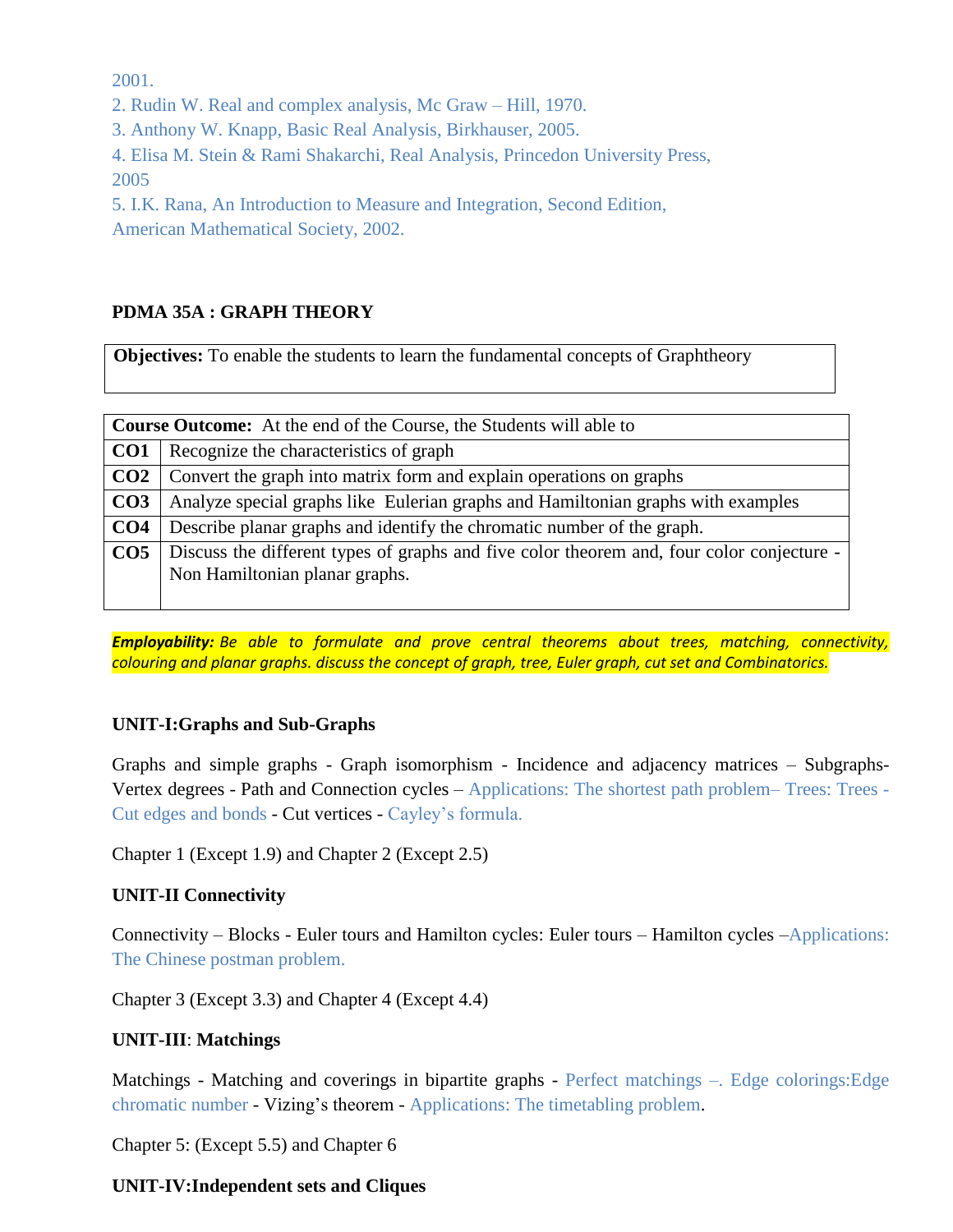Independent sets - Ramsey's theorem - Turan's theorem - Vertex colorings: Chromatic number - Brook's theorem – Hajo's conjecture - Chromatic polynomials - Girth and chromatic number.

Chapter 7: (Except 7.4 - 7.5) and Chapter 8 (Except 8.6)

## **UNIT**-V:**Planar Graphs**

Plane and planar graphs - Dual graphs - Euler's formula - Bridges - Kuratowski's Theorem(statement only) – The Five color theorem and The Four color conjecture - Non Hamiltonian planar graphs.

Chapter 9 (Except 9.8)

## **Recommended Text**

**1.** J.A.Bondy and U.S.R. Murthy, Graph Theory and Applications, Macmillan, London,1976.

## **Reference Books**

- **1.** R.J. Wilson, Introduction to Graph Theory, Pearson Education, 4th Edition, 2004, IndianPrint.
- **2.** J.Clark and D.A.Holton, A First look at Graph Theory, Allied Publishers, New Delhi,1995.
- **3.** R.J. Wilson, Introduction to Graph Theory, Pearson Education, 4th Edition, 2004, IndianPrint.
- **4.** Gary Chartrand, Introduction to Graph Theory, Tata McGraw-Hill Education, 2006.
- **5.** A.Gibbons, Algorithmic Graph Theory, Cambridge University Press, Cambridge, 1989.
- **6.** Douglas B.West, Introduction to Graph Theory, Pearson, 2000.

## **PDMA 41 : FUNCTIONAL ANALYSIS**

## **Objectives:**

- This course introduces functional analysis and operator theoretic concepts. This area combines ideas from linear algebra and analysis in order to handle infinite-dimensional vector spaces and linear mappings thereof.
- This course provides an introduction to the basic concepts which are crucial in the modern study of partial differential equations, Fourier analysis, quantum mechanics, applied probability and many other fields.

| <b>Course Outcome:</b> On successful completion of the course, the students will be able to |                                                                                           |  |
|---------------------------------------------------------------------------------------------|-------------------------------------------------------------------------------------------|--|
| CO <sub>1</sub>                                                                             | Appreciate how ideas from different areas of mathematics combine to produce new           |  |
|                                                                                             | tools that are more powerful than would otherwise be possible.                            |  |
| CO <sub>2</sub>                                                                             | Understand how functional analysis underpins modern analysis.                             |  |
| CO <sub>3</sub>                                                                             | Develop their mathematical intuition and problem-solving capabilities, especially in      |  |
|                                                                                             | predicting the space in which the solution of a partial differential equation belongs to. |  |
| CO <sub>4</sub>                                                                             | Learn advanced analysis in terms of Sobolev spaces, Besov spaces, Orlicz spaces and       |  |
|                                                                                             | other distributional spaces.                                                              |  |
| CO <sub>5</sub>                                                                             | Definition and examples of Banach Algebras – To understand the Regular and simple         |  |
|                                                                                             | elements, radical and semi-simplicity                                                     |  |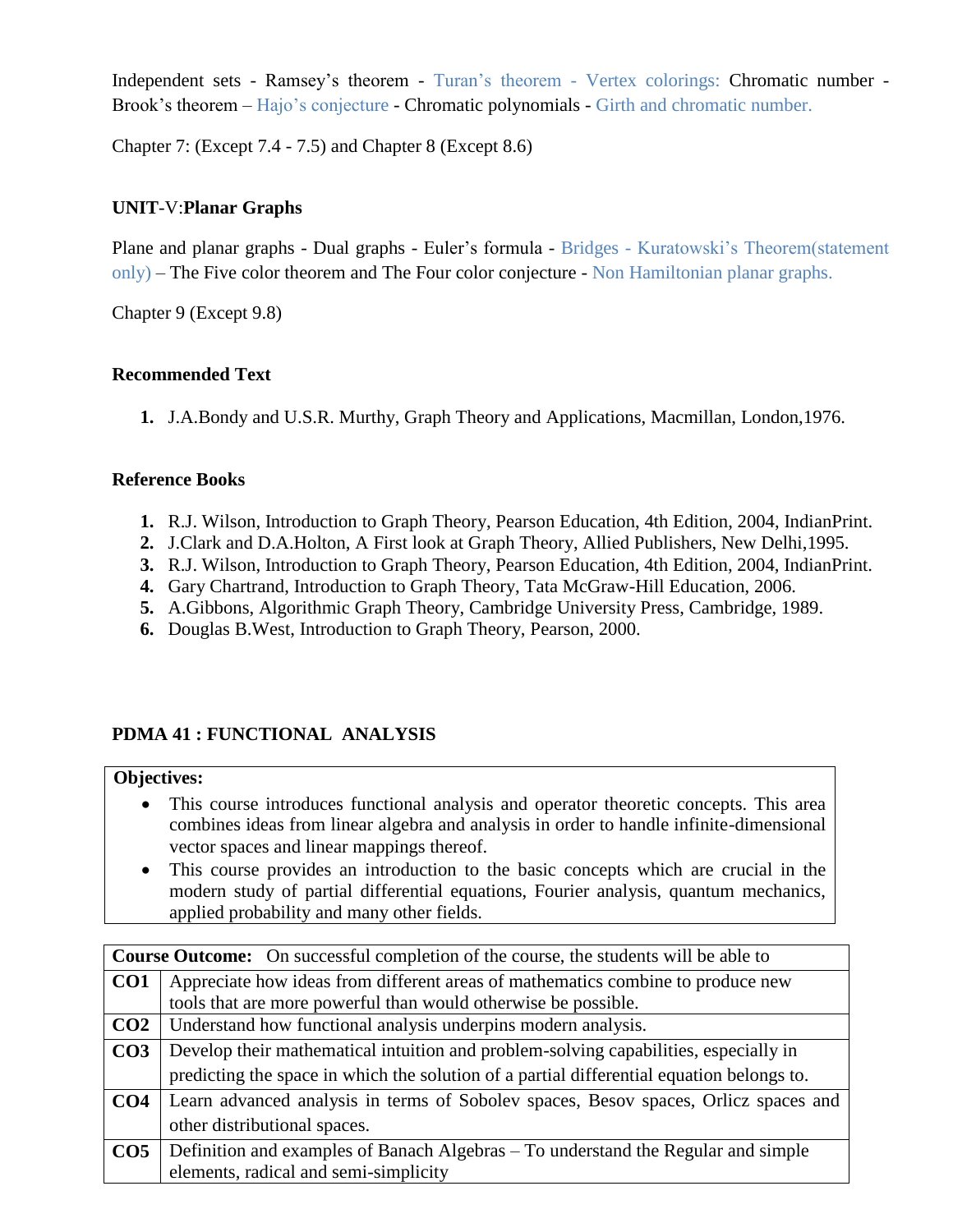*Enterpreneurship: Analyze fluid flow problems with the application of the momentum and energy equations. Understand modelling approximations in finding exact solutions. Apply basic principles of multi-variable calculus, differential equations and complex variables to fluid dynamic problems*

## **PDMA 41 - FUNCTIONAL ANALYSIS**

**Unit I :** Normed Spaces – Examples – Bounded operators - Banach Spaces – Linear Functional and Hahn Banach Theorem Its Consequences.

## **Chapter 2 & Chapter 3.**

Unit II : Finite dimensional Normal spaces- Uniform Boundedness principal: The Theorem and its consequences – Closed Graph Theorem - Boynded inverse Theoram – Open Mapping theorem.

## **Chapter 4 & Chapter 5.**

Unit III: Stone- Weiersttrass Theorem – Contraction Mapping Theorem and its applications- weak topologies and duality.

## **Chapter 6-8**.

Unit IV: Hilbert Spaces – Orthnormal Systems – Bessel's Inequality- parseval's Identities – Riesz - Fischer Theorem.

Unit V : Adjoint operators – Algebra of Bounded Linear Operators.

## **Chapters : 11 & 12.**

**Text Book:** Bela Bollobas, Linear Analysis an Introductory course, Cambridge Mathematical Text Books, Cambridge University Press, 1990.

## **Reference :**

1. G.F. Simmons, Introduction to Topology and Modern Analysis, MC Graw- Hill, 1963 2. B.V Limaye, Functional Analysis, Wiley Eastern Limited, Bombay, Second Print, 1985.

3. M. Thamban Nair, Functional Analysis: A frist course, Prentice Hall of India, 2002.

4. K. Yoside, Functional Analysis, Springer- Verlag, 1974

5. E. Kreysizig, Introductory Functional Analysis with application John Wiley, 1978.

## **PDMA 42 : NUMERICAL ANALYSIS**

## **Objectives:**

- $\checkmark$  To know and apply different numerical techniques to solve algebraic and differential equations.
- $\checkmark$  To acquire the knowledge on methods of finding approximate values by using iteration process of definite integrals and differentiation.

| <b>Course Outcome:</b> At the end of the Course, the Students will able to |                                                                                                      |  |
|----------------------------------------------------------------------------|------------------------------------------------------------------------------------------------------|--|
|                                                                            | <b>CO1</b> Student to get the knowledge solving sets of Equations by different numerical methods.    |  |
|                                                                            | <b>CO2</b>   Understanding the solving the problem by different techniques and approximation theory. |  |
|                                                                            | CO3   Deriving the theoretical and application oriented of numerical differentiation and             |  |
|                                                                            | integration also derivatives form of difference tables by using different methods.                   |  |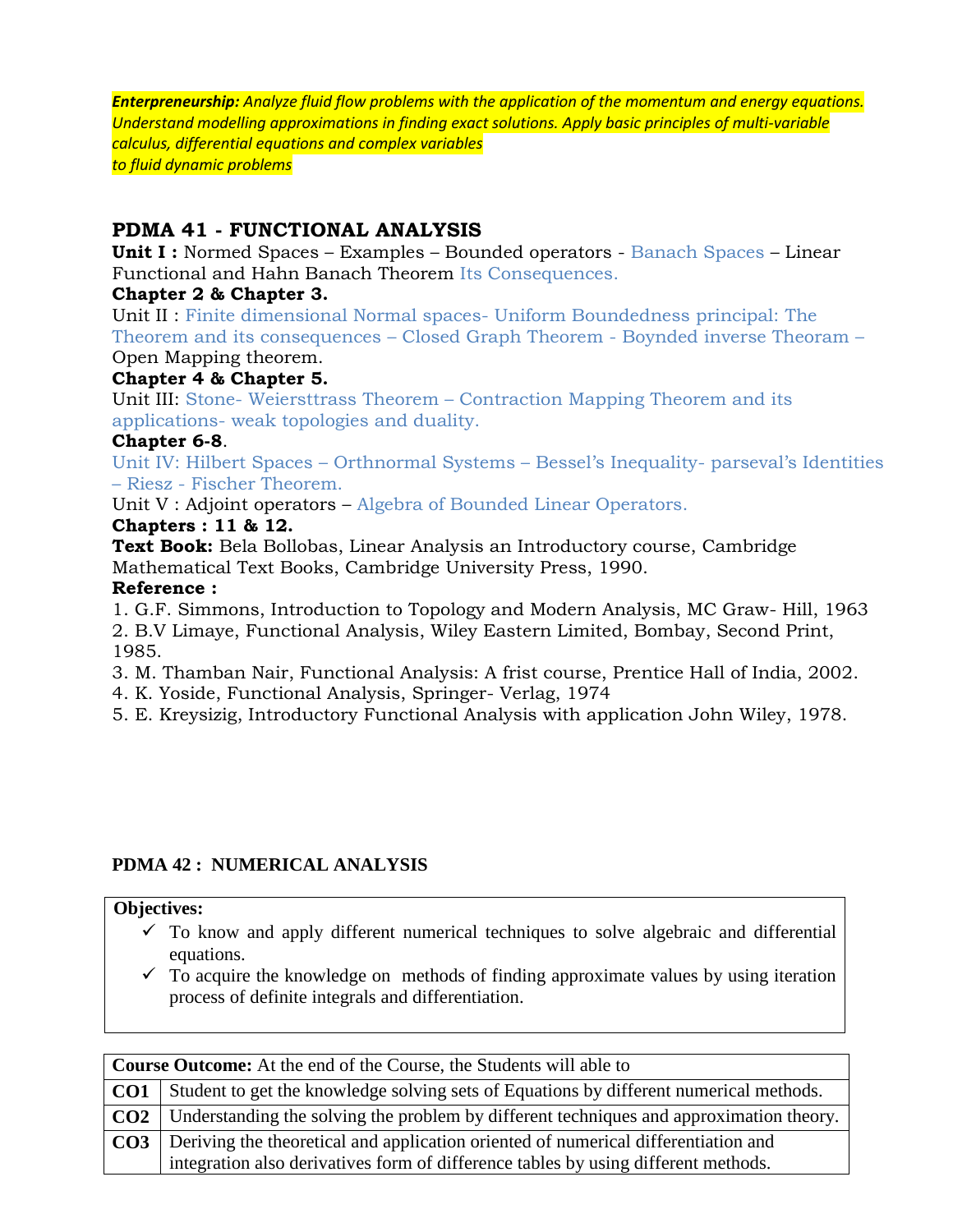| <b>CO4</b> Solving the ODE by using different numerical methods.                      |  |
|---------------------------------------------------------------------------------------|--|
| Introduction of differences quotients, classification of PDE and solving PDE by using |  |
| $\cos$   iteration process.                                                           |  |

#### *Employability: Solve algebraic and transcendental equations using appropriate numerical methods and approximate a function using appropriate numerical methods.*

**UNIT I**: Solving sets of Equations: The Elimination Method, The Gaussian Elimination and Gauss-Jordan Method, Iterative Methods, The Relaxation Method.

**Text Book 1** : Chapter 2 : 2.3-2.4 & 2.10-2.11 (18 Hours)

**Unit 2:** Interpolation and curve Fitting: Lagrangian Polynomials Divided Differences, Interpolation with Cubic Spline, Least-Square Approximation, Approximation of Functions: Chebyshev Polnomials. **Text Book 1**: Chapter 3:3.2-3.4 & 3.7 & Chapter 4: 4.1 (18 Hours)

**Unit 3:** Numerical Differentiation and Numerical Integration: Derivatives form Difference tables, Extrapolation Techniques, The Trapezoidal Rule –A Composite formula, Simpson's rules. **Text Book 1:** Chapter 5: 5.2, 5.4 & 5.6-5.7 (18 Hours)

Unit 4: Numerical solution of Ordinary Differential Equations: The Taylor – Series method, Euler and Modified Euler methods, Runge- Kutta Methods, Milne's Method, The Adams- Moulton method. **Text Book 1**: Chapter 6: 6.2- 6.4 & 6.6 – 6.7 (18 Hours)

**Unit5:** Numerical Solution of Pratical Differential Equations: Introduction, Difference Quotients, Geometrical representation of partial differential quotients, Classification of partial differential equations, Elliptic equations, Solution to Laplace's Equation by Liebmann's Iteration process, Poission's Equations and its solutions, Parabolic equations- Crank- Nicholson method Hyperbolic equations.

**Text Book 1: Chapter 1** 

## **Text Books:**

1. Curtis .F. Gerald, Patrick O. Wheatley, "Applied Numerical Analysis", 5th Edition Pearson Education, New Delhi, 2005.

2. V.N. Vadamurthy, N. Ch.S.N. Lyengar, Numerical Methods", Vikas Publishing House Pvt. Ltd., 2000.

## **Reference :**

1. R.L. Burden, J. Dougles Faires, "Numerical Analysis", Thompson Books, USA, 2005. 2. S.S Sastry, "Introductory Methods of Numerical Analysis ", Prentice- Hall of India Pvt. Ltd., New Delhi, 2005. 3. M.K.Jain , S.R.K. Lyengar, R.K. Jain "Numerical Methods for scientific and Engineering Computation", 3rd Edition., Wiley Eastern Ltd., New Delhi, 1993.

# **PDMA 43A : FLUID DYNAMICS**

| <b>OBJECTIVES</b>                                                                 | The aim of the course is to discuss kinematics of fluids in motion,<br>Equations of motion of a fluid, three dimensional flows, two dimensional<br>flows and viscous flows. |  |  |  |
|-----------------------------------------------------------------------------------|-----------------------------------------------------------------------------------------------------------------------------------------------------------------------------|--|--|--|
| <b>Course Outcome:</b> At the completion of the Course, the Students will able to |                                                                                                                                                                             |  |  |  |
| CO <sub>1</sub>                                                                   | Students know what are Real fluids and ideal fluids, flows and solved<br>problems regarding this.                                                                           |  |  |  |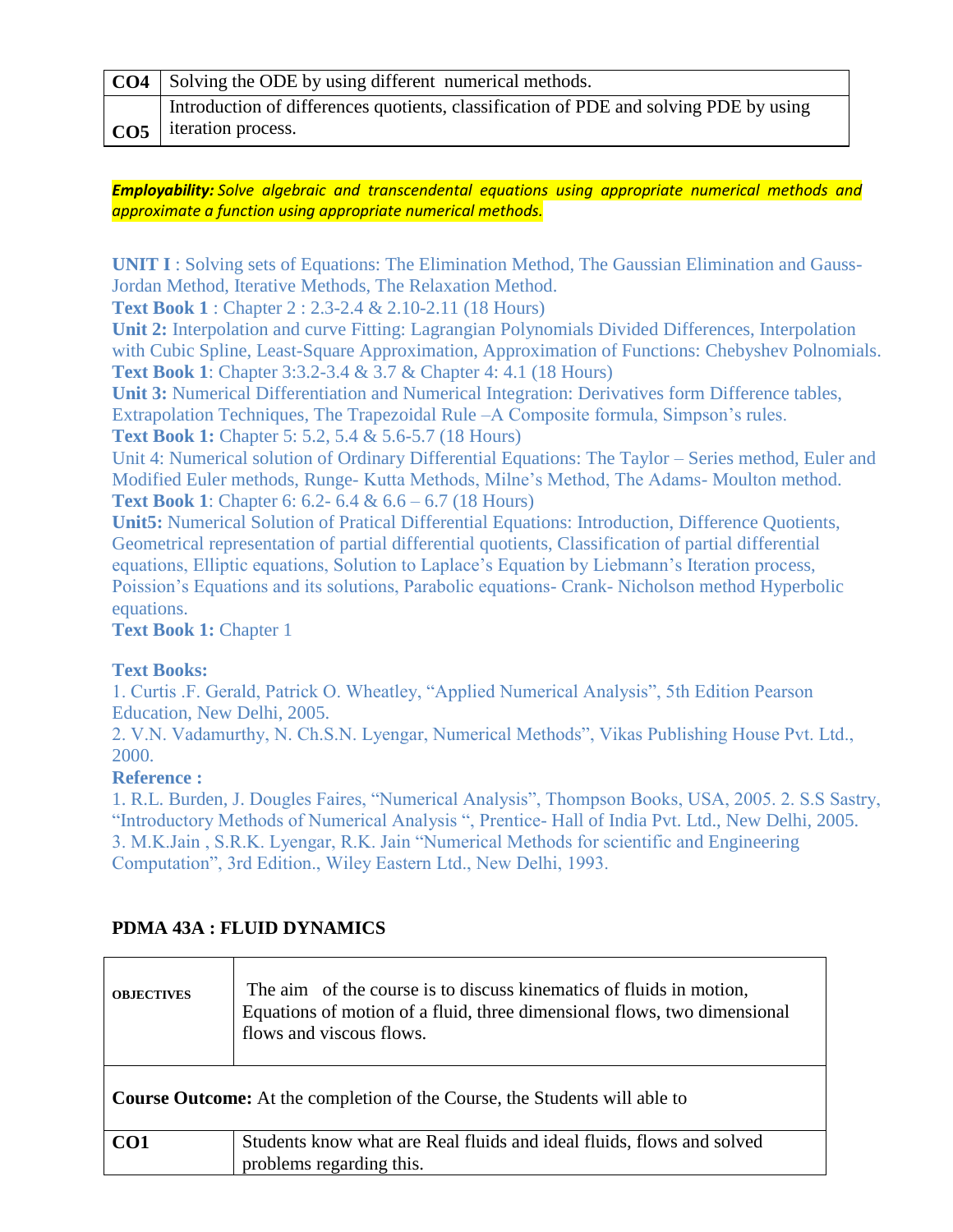| CO <sub>2</sub> | Solved some problems and derivations about equation of motion of fluid and                                                                                                                                                          |
|-----------------|-------------------------------------------------------------------------------------------------------------------------------------------------------------------------------------------------------------------------------------|
|                 | learn some naming theorems.                                                                                                                                                                                                         |
| CO <sub>3</sub> | Students got some knowledge about some three dimensional and two                                                                                                                                                                    |
|                 | dimensional flows.                                                                                                                                                                                                                  |
| CO <sub>4</sub> | To understand the geometrical knowledge of two dimensional flows $-$ use<br>of cylindrical polar coordinates and complex velocity potential for standard<br>two dimensional flows – the Milne-Thomson circle theorem with examples. |
| CO <sub>5</sub> | Analyze the Stress components and relation between Cartesian<br>components of stress, translation motion of a fluid element – the rate of<br>strain quadric. Navier – Stokes equations of motion of a viscous fluid.                |

*Enterpreneurship: Analyze fluid flow problems with the application of the momentum and energy equations. Understand modelling approximations in finding exact solutions. Apply basic principles of multi-variable calculus, differential equations and complex variables to fluid dynamic problems*

**Unit I:** Kinematics of fluids in motion:

Real fluids and ideal fluids - velocity of a fluid at a point - stream lines and path lines - steady and unsteady flows - the velocity potential - the vorticity vector - local and particle rates of change - the equation of continuity - worked examples.

Chapter  $2: 2.1 - 2.8$  (18 Hours)

**Unit II:** Equation of motion of fluid:

Pressure at a point in fluid at rest - Pressure at a point in a moving fluid - conditions at a boundary of two inviscid immiscible fluids - Euler's equation of motion - Bernoulli's equation – worked examples.

Chapter  $3:3.1 - 3.6$  (18 Hours)

**Unit III:** Some three dimensional flows:

Introduction – sources – sinks and doublets – Axis symmetric flow – Stokes stream function.

Chapter  $4:4.1-4.2$  & amp;  $4.5$  (18 Hours)

**Unit IV:** Some two dimensional flows:

Meaning of two dimensional flows – use of cylindrical polar coordinates – the stream function – the potential for two dimensional – irrotational – incompressible flows – complex velocity potential for standard two dimensional flows – the Milne-Thomson circle theorem with examples.

Chapter  $5: 5.1 - 5.5$  & amp;  $5.8$  (18 Hours)

Unit V : Viscous Flows : Stress components in real fluids – relation between Cartesian components of stress – translation motion of a fluid element – the rate of strain quadric and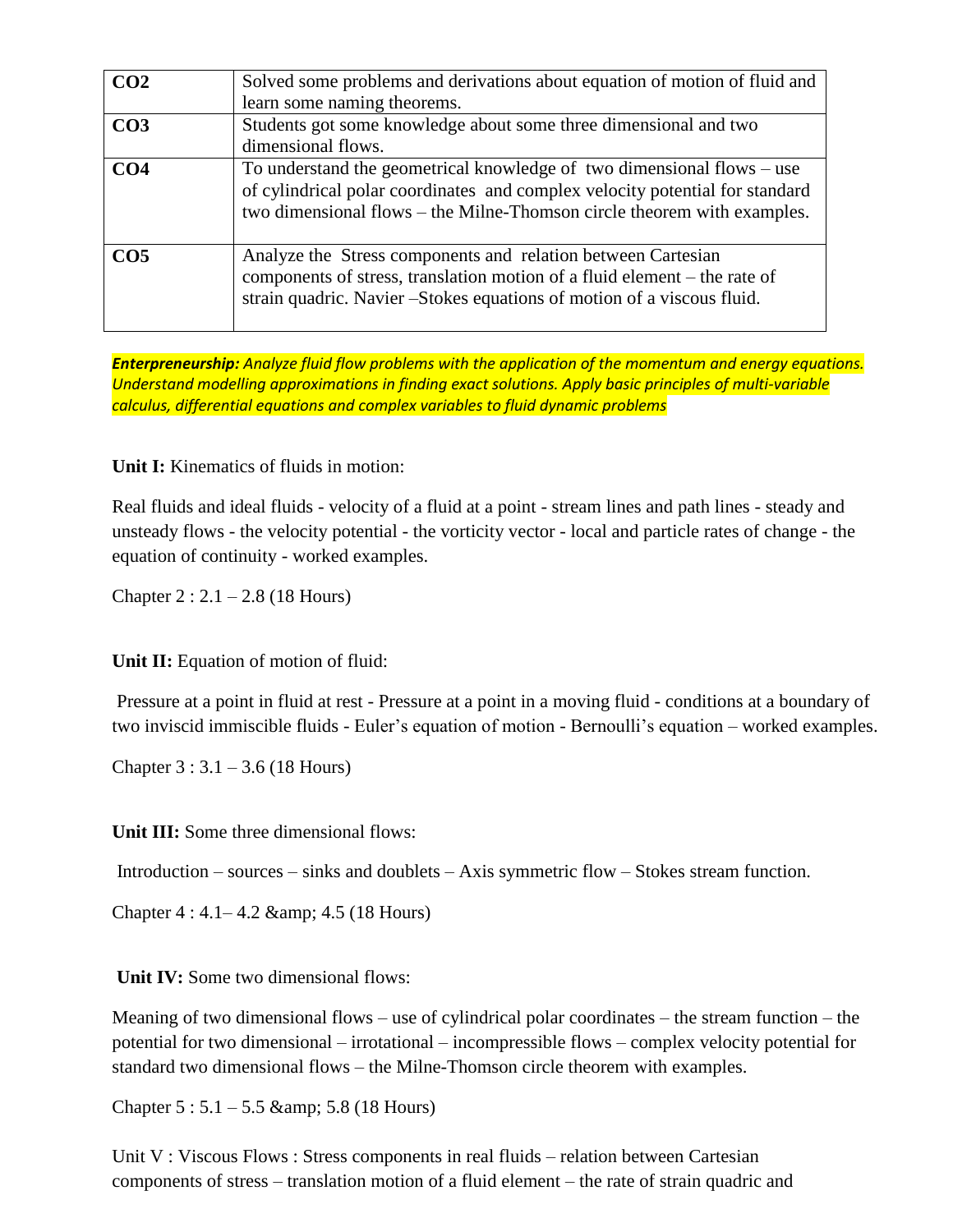principle stresses – Some further properties of the rate of strain quadric stress analysis in fluid motion – relation between stress and rate of strain – the co-efficient of viscosity and laminar flow – the Navier –Stokes equations of motion of a viscous fluid. Chapter 8 : 8.1 – 8.9 (18 Hours)

## **Text Book:**

- 1. F. Chorlton, Text book of Fluid Dynamics, CBS Publication, New Delhi, 1985.
- 2. M.K.Venkataraman, Advanced Engineering & Sciences, The National Publishing Co.

## **References:**

1. G.K.Batchelor, An Introduction of Fluid Mechanics, Foundation Books, New Delhi,1993.

2. A.R.Paterson, A First Course in Fluid Dynamics, Cambridge University Press, New York, 1987.

3. R.K.Rathy, An Introduction to Fluid Dynamics, IBH Publishing Company, New Delhi,1976.

4. R.Von Mises, O.Friedrichs, Fluid Dynamics, Springer International Student Edition,Narosa Publishing House, New Delhi.

5. S.W.Yuan, Foundation of Fluid Mechanics, Prentice Hall Private Ltd, New Delhi, 1976.

## **PDMA 44B : CONTROL THEORY**

Objective : The ability to understand the characteristics of various types of nonlinearities present inphysical systems.2.The ability to carry out the stability analysis of non-linear control systems. Tolearn the methods for analyzing the behavior of nonlinear control systems and the designing of control systems

CO1 .The ability to carry out the analysis and design of digital control systems.

CO2 The ability to design compensators for digital control system to achieve desiredspecifications. Ability to perform the stability analysis nonlinear systems by Lyapunovmethoddevelop design skills in optimal control problems

CO3.The ability to represent digital control systems using state space models. Ability to derive discrete-time mathematical models in both time domain (difference equations, state equations) and zdomain

CO4.The ability to analyze the effect sampling on stability, controllability and observability. Ability to predict and analyze transient and steady-state responses and stability and sensitivity of both open-loop and closed-loop linear, time-invariant, discrete-time control systems

CO5.The ability to design digital controllers for industrial applications. Ability to acquire knowledge of state space andstate feedback in modern control systems, pole placement, design of state observers and output feedback controller.

*Enterpreneurship: Understanding and learning how control theory underpins modern technologies and provides an insight in mathematical analysis.*